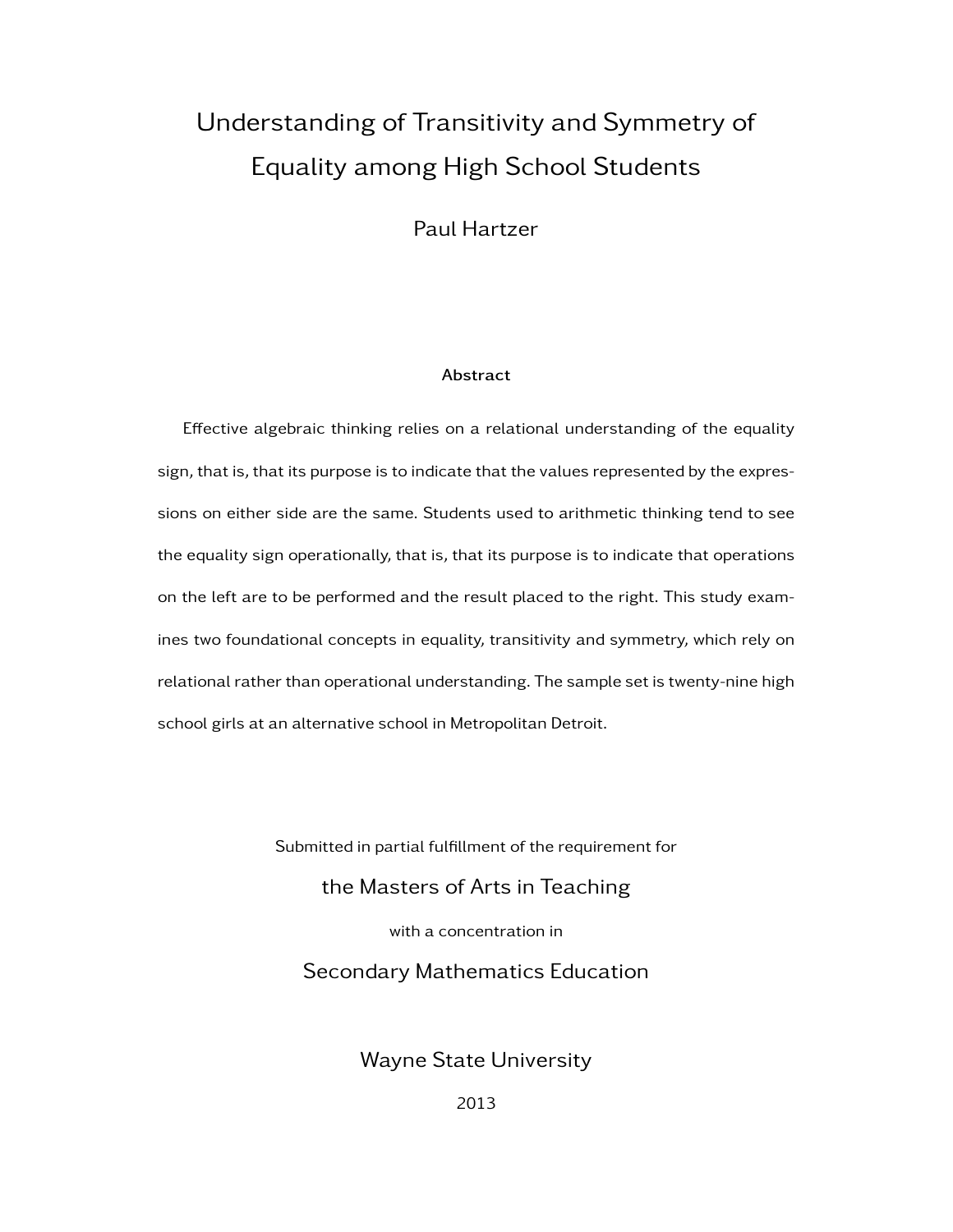# **Contents**

| <b>Rationale and Literature Review</b> | $\overline{2}$ |
|----------------------------------------|----------------|
|                                        | 2              |
|                                        | 3              |
|                                        | 5              |
| Methodology                            | 7              |
|                                        | 7              |
|                                        | 8              |
| <b>Results</b>                         | 10             |
|                                        |                |
|                                        | 12             |
|                                        | 16             |
| <b>Conclusions and Implications</b>    | 20             |
| Appendices                             | 25             |
|                                        | 25             |
|                                        | 29             |
|                                        | 30             |
|                                        | 34             |
| References                             | 35             |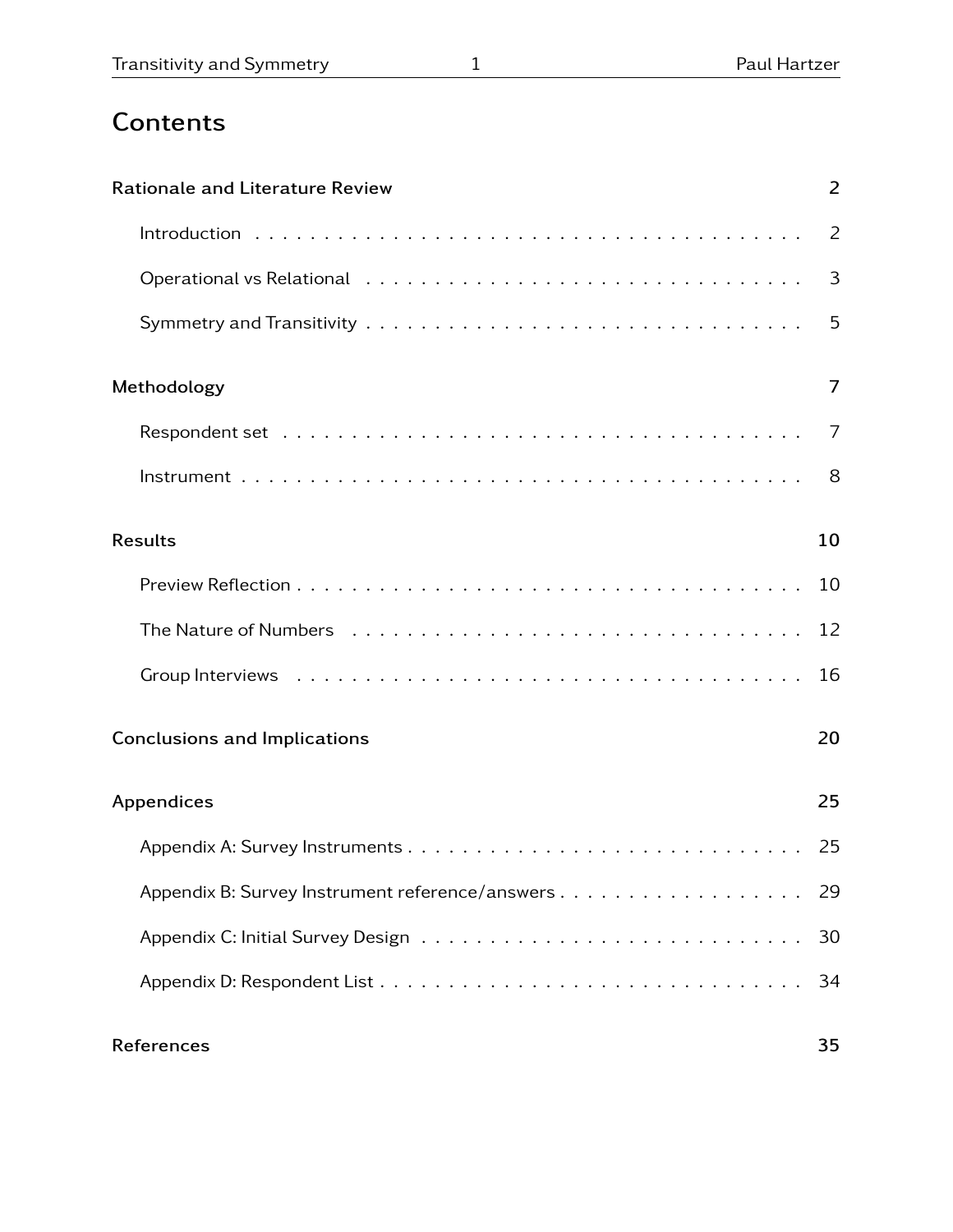# Rationale and Literature Review

## Introduction

Common Core and the National Council of Teachers of Mathematics emphasize teaching algebra at a younger age than traditional models (Falkner, Levi, & Carpenter, 1999). A relational understanding of the equality sign is key to being prepared for algebraic thinking (Rittle-Johnson, Matthews, Taylor, & McEldoon, 2011; McNeil et al., 2006): The use of the equality sign in this manner indicates that the values of the expressions to either side of the sign are the same. However, learners often struggle with understanding the equality sign in terms of actual equivalence (Kieran, 1981); instead, students tend to see the sign operationally, to indicate that an operation is to be performed on the values to the left, with the result being placed to the right (Baroody & Ginsburg, 1983; Wheeler, 2010).

In all, Molina et. al. lists about a dozen uses of the equality sign in mathematical contexts (Molina, Castro, & Castro, 2009, 346-348). These include "proposal of an activity," "operator," "splitter," "expression of an equivalence," "expression of a conditioned equivalence," "definition of a mathematical object," and "assignment of numeric value" (among others). However, most of these can be placed into the two categories of "operational" and "relational." For instance, "splitter" involves using the equality sign to mark off steps of a problem:  $3x - 4 = 5 = 3x = 9 = x = 3$ . Note that every other equality sign is being used in a non-traditional way; the standard convention is to use the "implies" character instead:  $3x - 4 = 5 \implies 3x = 9 \implies x = 3$ . Non-standard usages such as this reinforce the operational rather than relational aspect of the equality sign.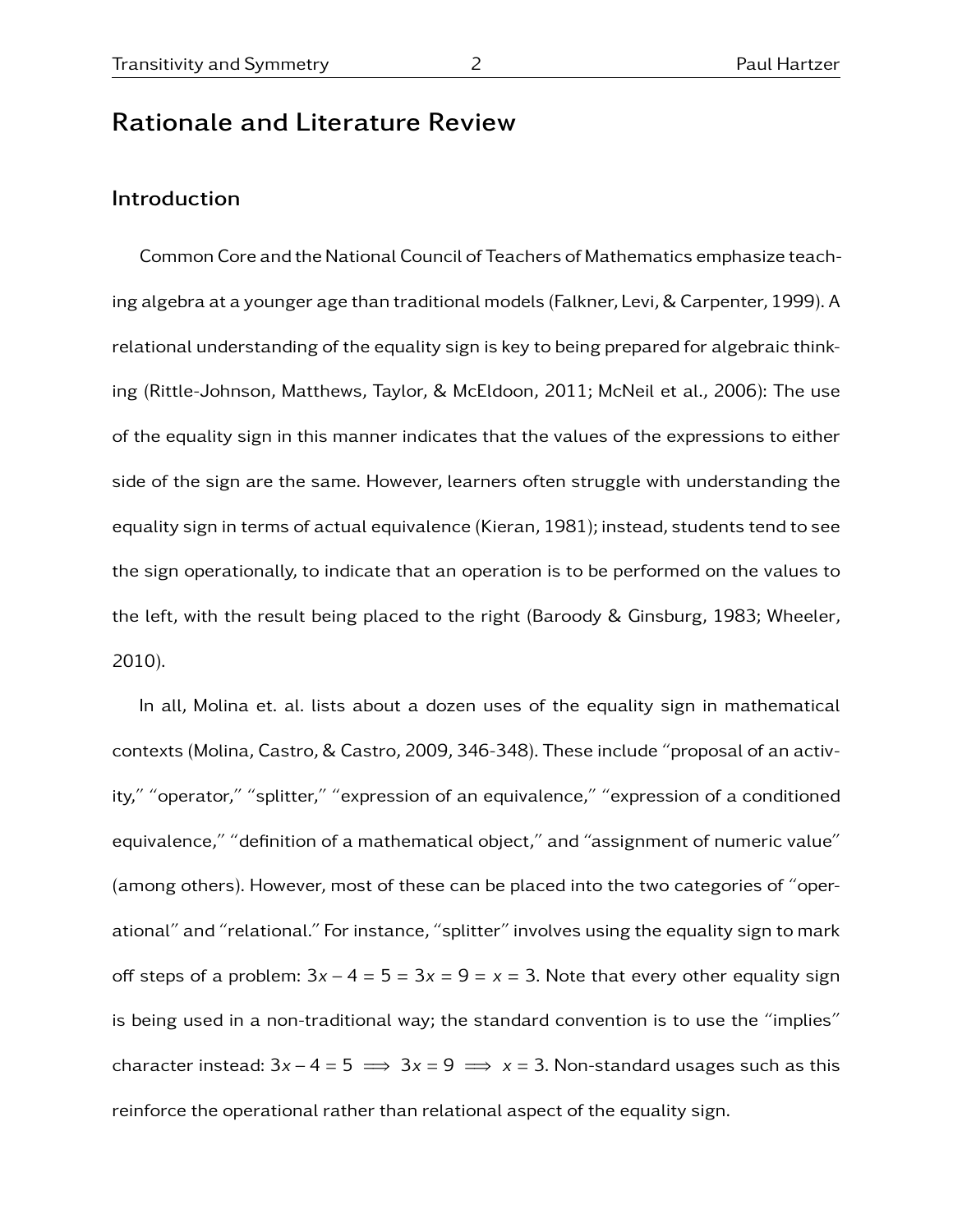Furthermore, this bipartite understanding of the equality sign is not limited to the United States (Molina's research is of Spanish students) nor even to our era; a halfmillennium ago, before the sign itself was conventionalized, sources referred variously to "aequales" ("having the same value") or to "faciunt" ("makes") (Oksuz, n.d.).

### Operational vs Relational

Rittle-Johnson et. al. (2011, 87) divide the two categories into a total of four levels:

#### Level 4 - Comparative relational

Learners reveal a relational understanding by successfully modifying each side of an equation in the same way (e.g.,  $2x + 5 = 9 \implies 2x + 5 - 5 = 9 - 5 \implies 2x = 4$ ).

#### Level 3 - Basic relational

Equations can involve operations on both sides (e.g.,  $4 + 2 = 5 + 1$ ), but the learner can't explicitly articulate the relational aspect of the equality sign.

#### Level 2 - Flexible operational

Equations that involve operations are acceptable even if operations appear on the right (e.g.,  $3 = 2 + 1$ ).

#### Level 1 - Rigid operational

Only equations that involve an operation-based expression on the left and a constant or "result" on the right (e.g.,  $3 + 4 = 7$ ) are considered valid.

They state that these levels are in order of sophistication, from greatest to least. However, this should not necessarily be taken to mean that operational understanding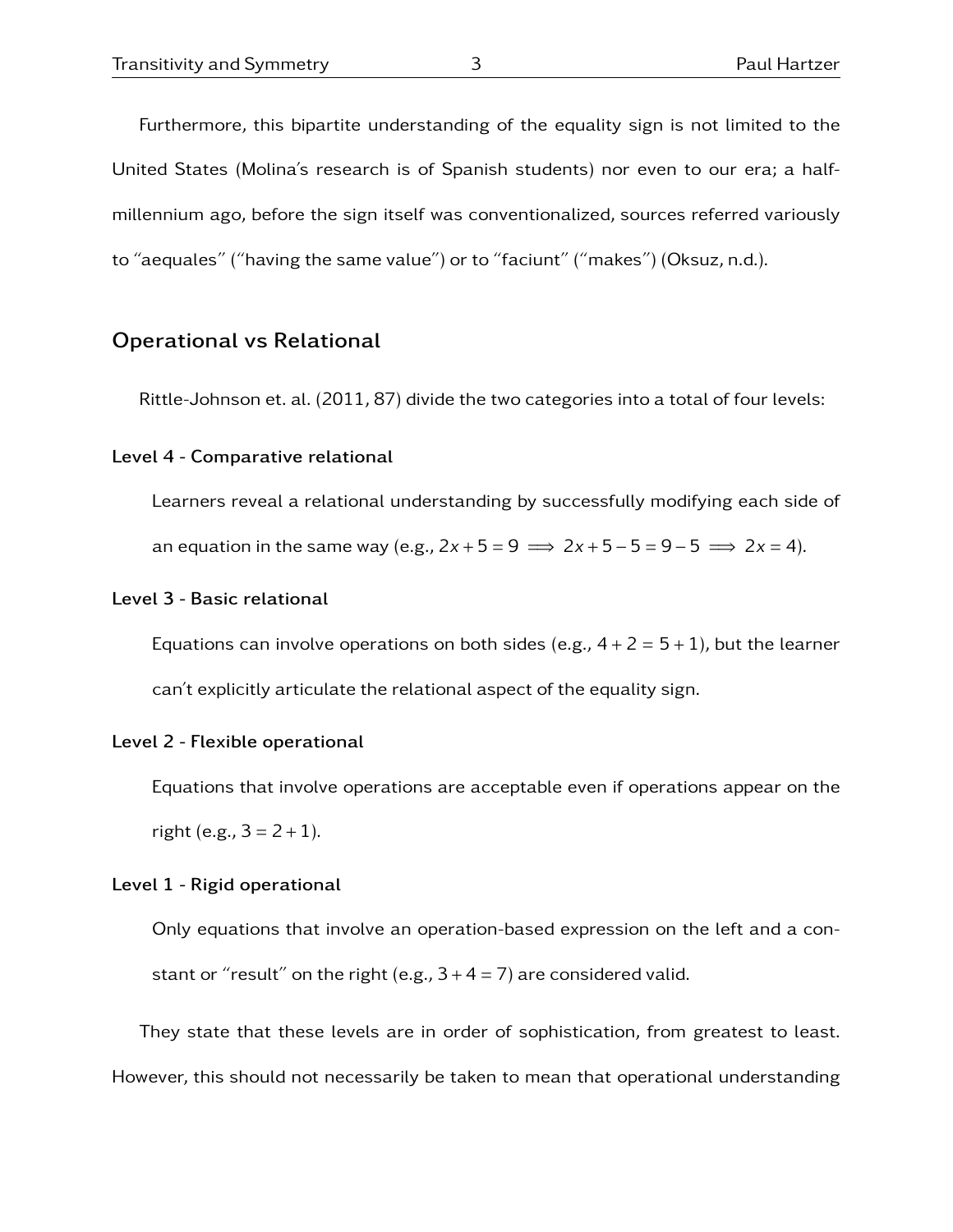consistently occurs before relational understanding; Baroody and Ginsberg (1983) examined two conflicting arguments: That early elementary students struggle with the relational view because they're cognitively incapable of doing so (Kieran, 1981), and that they struggle because so much of elementary pedagogy focuses (not necessarily deliberately) on the operational view, by providing myriad worksheets of the format  $3 + 4 = \Box$ . By looking at students that had been exposed to a specific curriculum, Wynroth Math, which de-emphasizes the standard operational-type exercises, Baroody and Ginsberg concluded that young learners are capable of understanding the equality sign relationally. Wheeler argues, however, that Baroody and Ginsberg's research isn't completely definitive, but rather does suggest some cognitive obstacles to relational thinking for children, just not as strong as Kieran's position (Wheeler, 2010, 12).

Falkner et. al. present data that further supports Baroody and Ginsberg's conclusions, and goes one step further: Student understanding of the relational nature of equality may actually weaken during the later elementary years. They surveyed students in grades one to six with questions of this nature:

$$
8+4=\square+5
$$

While only a few of the second, third, and fourth graders correctly answered this question (8%), none of the 145 sixth graders did so. In fact, 84% of the sixth graders apparently ignored the part after the box and gave an answer of 12, while the younger respondents gave a variety of answers, including 12 (57%) but also including 17 (16%),  $"12$  and  $17"$  (7%) and "other" (11%) (Falkner et al., 1999, 233). Granted, the sample sizes are low enough that the differences could be within statistical variation, but the data at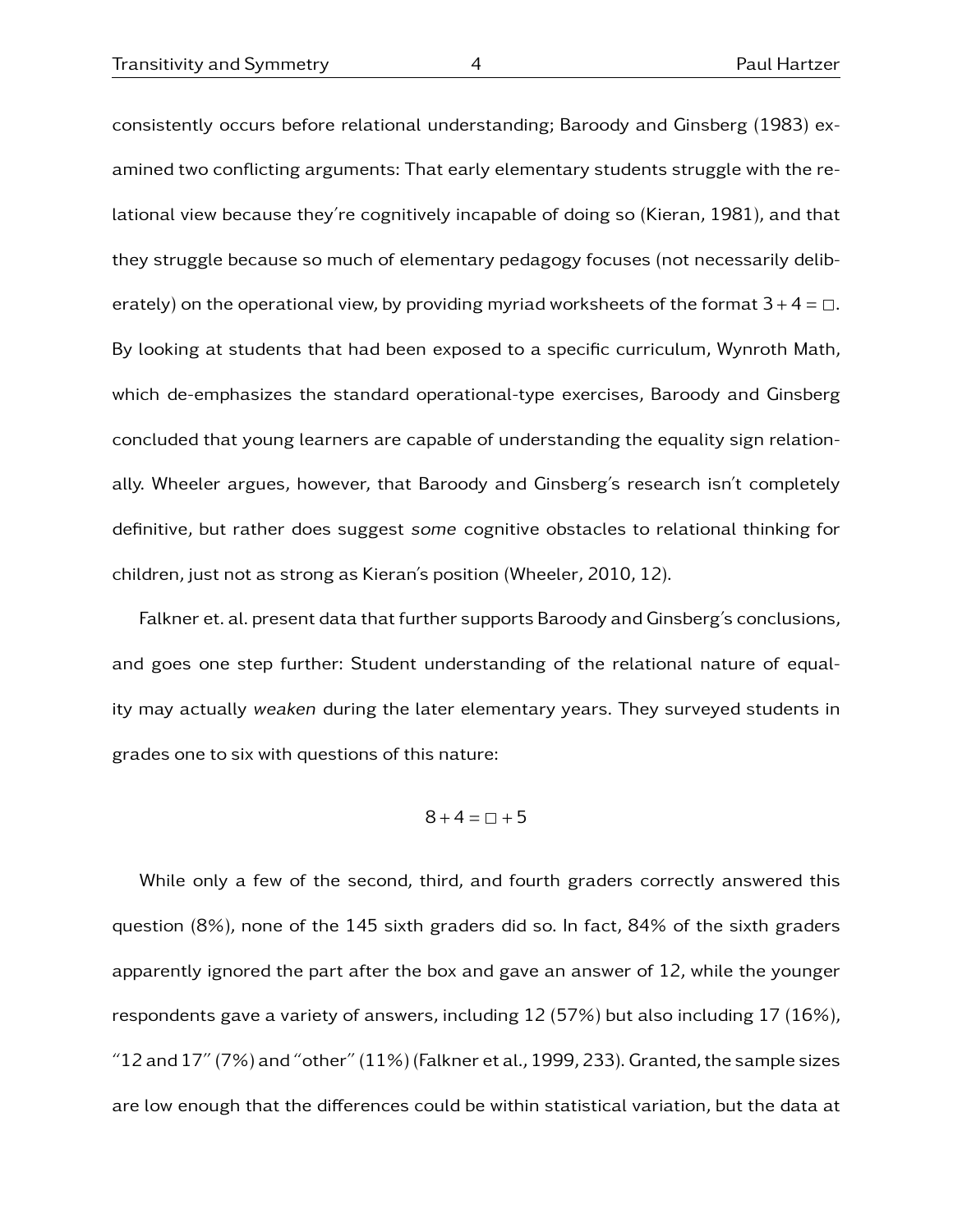least suggests that students enter middle school with a greater confidence in the wrong answer than younger students have.

Wheeler further found that, while college-age students can consistently accurately answer questions of the sort  $8+4 = \square + 5$ , they still struggle with articulating the relational nature of the equality sign, and are prone to fall back to an operational understanding when it presents itself:

While most college students have the ability to transition from a procedural understanding of equations to a structural understanding, they do not bring that knowledge to bear without prompting or encouragement. In a context where a procedural interpretation of an equation is consistent with a student's perception of how they should interact with the equation, they will most likely fail to interpret the equals relation. (Wheeler, 2010, 51)

## Symmetry and Transitivity

Most of the research has focused on questions of the sort just described:  $8+4= \square +5$ . A poor understanding of the relational nature of equality will generally lead to one of two answers: 12, by virtue of simply ignoring the material after the square (perhaps on the assumption that it will be used later; see the discussion of splitters above), or 17, by virtue of tossing all the available numbers and operators together. Four-fifths of the students in Falkner's study provided one of those two answers (Falkner et al., 1999, 233).

I was curious about two even more rudimentary concepts: Transitivity ( $(a = b) \wedge (b = c)$ c)  $\Rightarrow$  (a = c)) and symmetry ((a = b)  $\Rightarrow$  (b = a)). Common Core calls for an un-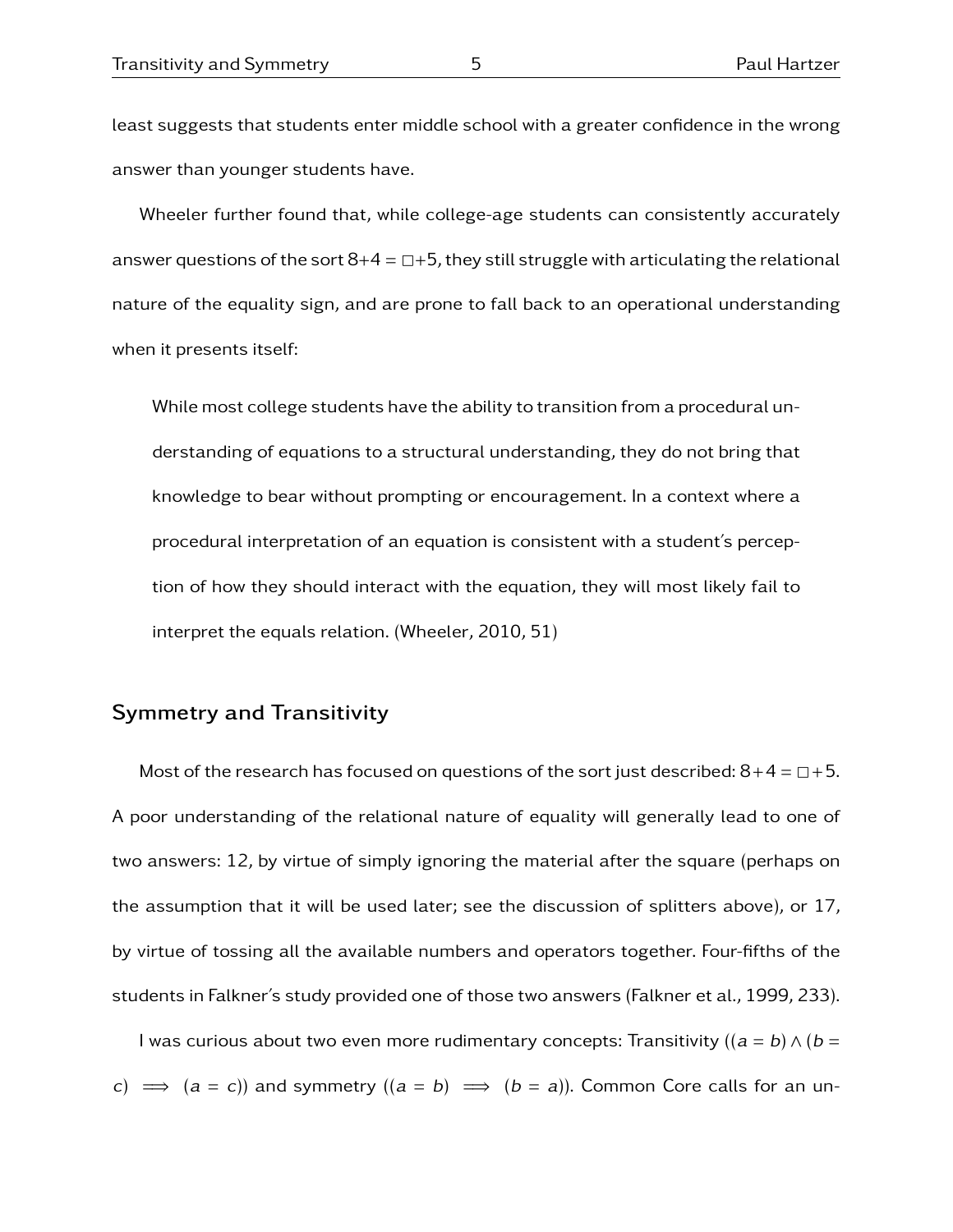derstanding of these concepts in First Grade (Common Core State Standards Initiative, n.d., 13). A solely operational understanding of mathematics would preclude an understanding of these concepts; indeed, research has shown that students will reject reflexive statements  $(a = a)$  (Molina et al., 2009, 349), the most basic and trivial of relational statements, as invalid because there's nothing at all to operate on.

In order to determine whether the research observations on fill-in-the-blank problems (like  $8+4 = \Box + 5$ ) would hold up for symmetry and transitivity as well, I designed a survey instrument set to compare student responses to both the widely-tested frame above and transitive and symmetrical problems.

I was also curious about where the student disconnect comes from: Is it due to the use of mathematical equations, or is it a cognitive block for the type of underlying problem being posed? To that end, my primary instrument includes problems which are at their core about transitivity and symmetry, but which are stated in words rather than in the form of mathematical expressions. I included two questions which asked precisely the same question but in different forms so that I could compare student response differences.

Hence, this study seeks to examine two questions regarding the relational view of equality:

- 1. Do difficulties with the relational view extend to transitivity and symmetry?
- 2. Do difficulties with the relational view extend to non-mathematical contexts?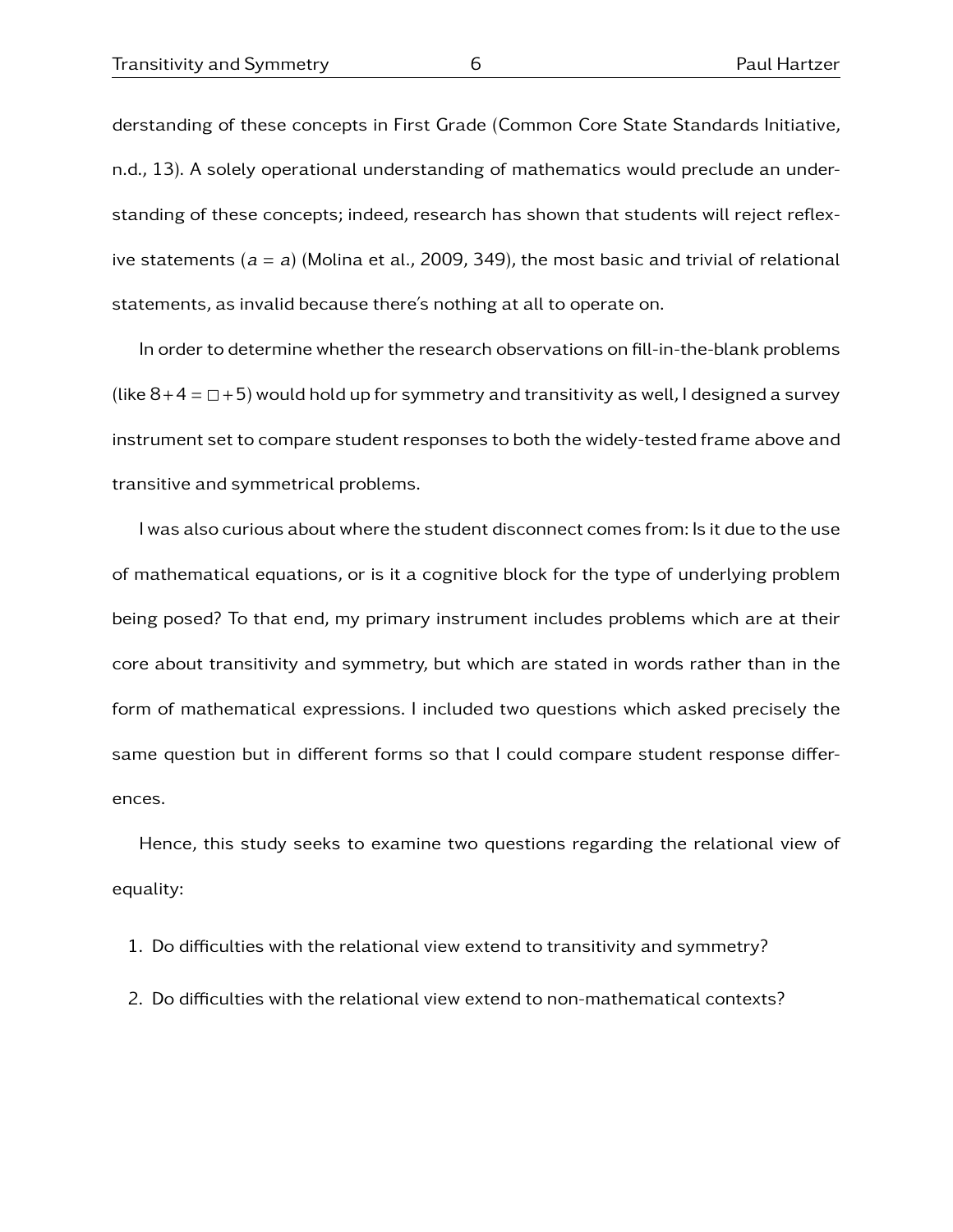# Methodology

### Respondent set

Data was collected from a residential facility for adjudicated minor girls in Metropolitan Detroit. I selected two of my own classes for the study. Prior to data collection, students were informed that this was not a graded activity, and that their participation or lack thereof would not be counted towards their grade, but that I would appreciate any effort they put into the activity.

Group A was a general mathematics course. Students ranged in age from 14 to 17, with four white students and twelve black students. Two students declined to participate in the questionnaire; as a result, the sample size is fourteen. One of the students refusing the questionnaire wanted to be included in the one-on-one interviews, though.

Group B was an advisory course. Students ranged in age from 13 to 17, with one white student and twelve black students. One student declined to participate; as a result, the sample size is twelve.

The age and race breakdowns of the twenty-six students completing the questionnaire are shown in table 1.

|                 | White | <b>Black</b> | Total |
|-----------------|-------|--------------|-------|
| 13              | 0     |              |       |
| 14              | O     | 3            | 3     |
| $\overline{15}$ |       | 5            | 6     |
| 16              | 3     | 5            | 8     |
| 17              |       |              | 5     |
| Total           | 5     | 21           | 26    |

Table 1: Respondent age and race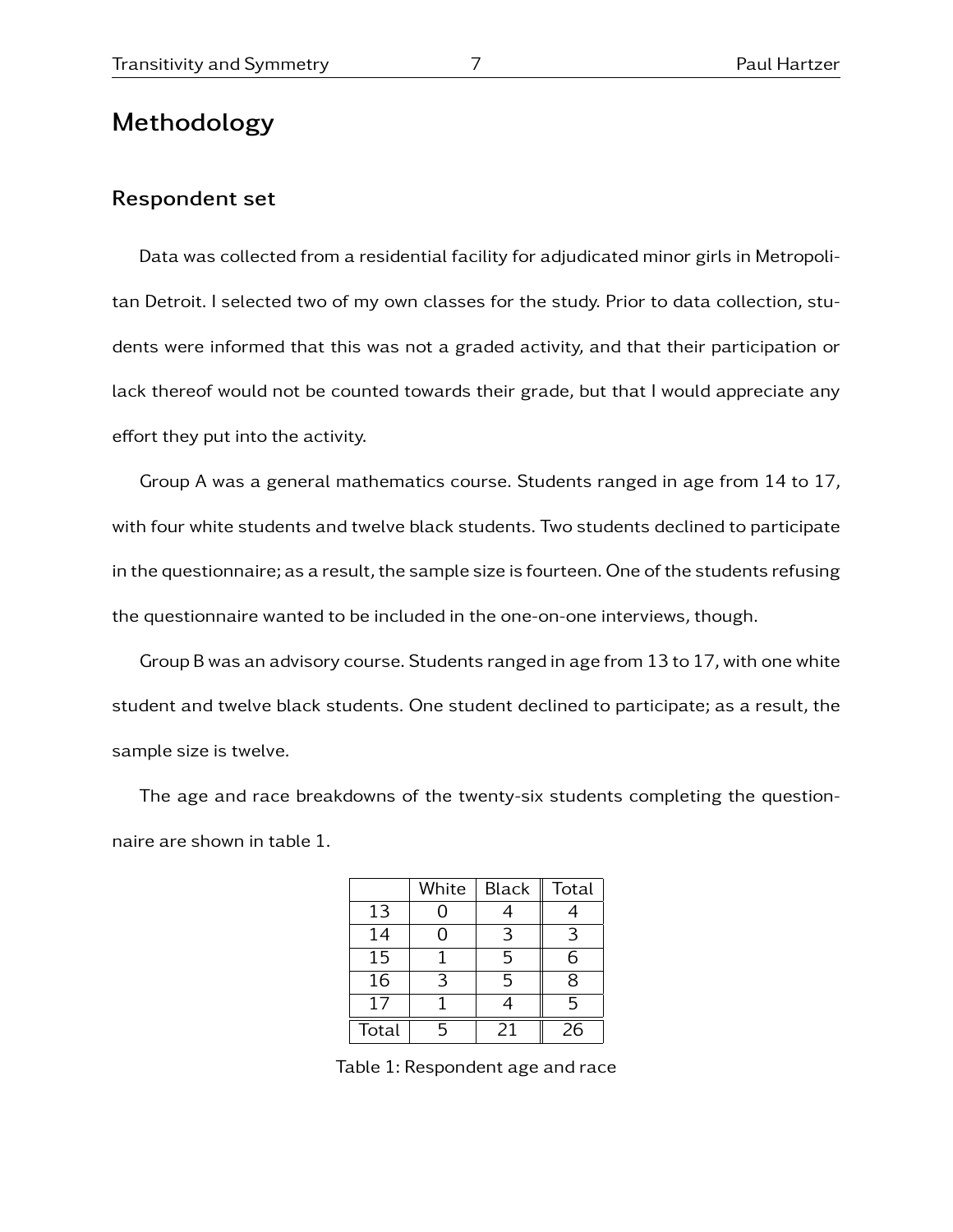For this report, all respondents have been assigned pseudonyms. Names beginning with letters from A (Abigail) to N (Nikki) represent students from Group A; names beginning with letters from O (Olivia) to Z (Zinnia) represent students from Group B. Students were informed verbally and on the instrument that analysis of their responses would be anonymous. See Appendix D for the complete list of respondents.

### **Instrument**

The instrument used for this study (Appendix A, Appendix B) consists of three parts:

#### Preview Reflection

All respondents were given a worksheet which asked them to reflect on their current knowledge about the equality sign, using two questions. These questions were intended to tease out whether students had a primarily operational or primarily relational perspective of the equality sign. Students were also asked to indicate their familiarity with four key terms: transitive, symmetry, commutative, and associative.

#### Numbers Worksheet

Once the respondents completed their Preview Reflections, they turned them in and were given a worksheet entitled "The Nature of Numbers." This worksheet consists of a total of fifteen questions, grouped as follows:

- 1. Four questions on basic mathematics, of the sort that students are used to encountering, including one Level 1 question, one Level 2 question, and two Level 3 questions (one on symmetry).
- 2. Six mathematical statements which students were asked to identify as true or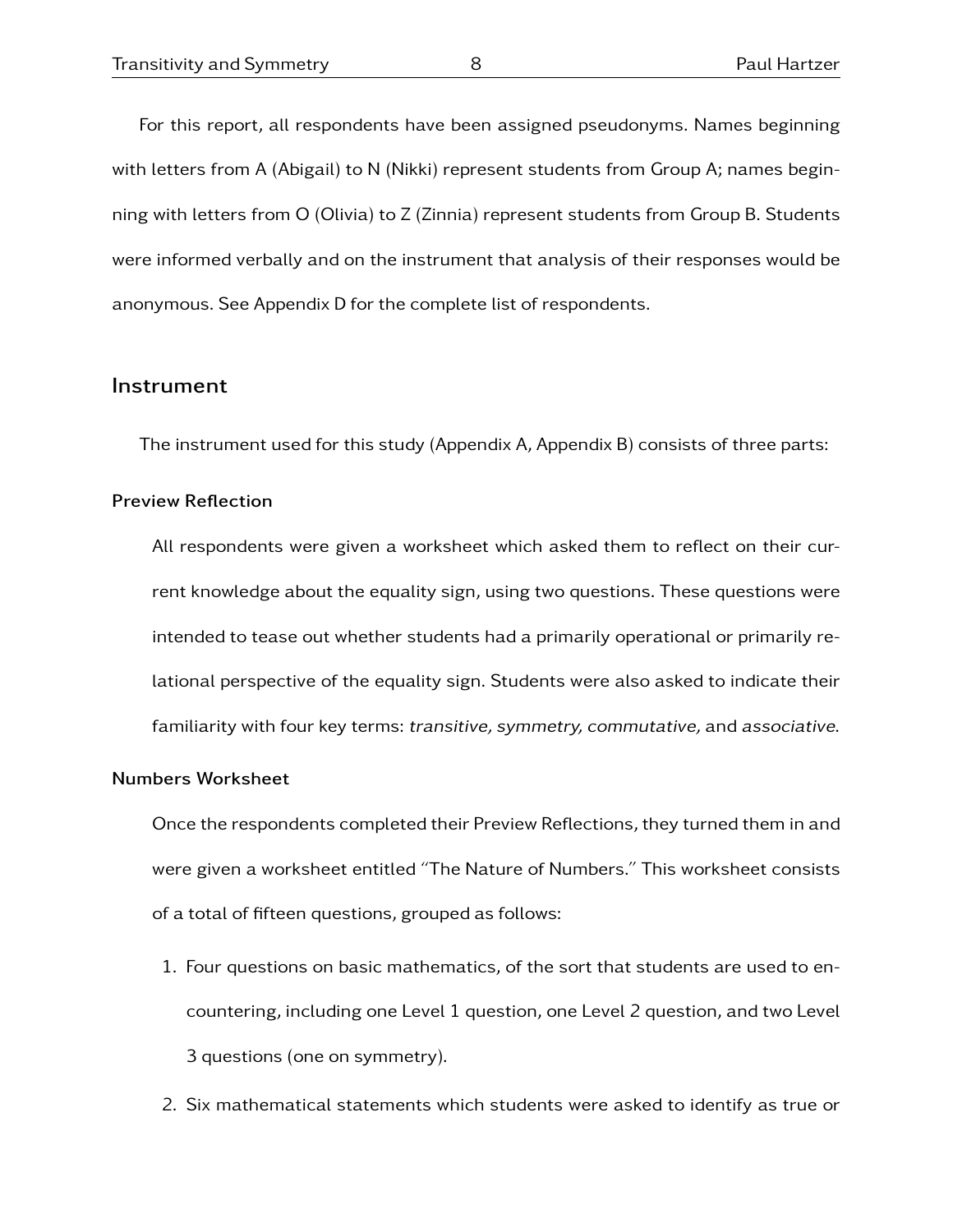false. Ozsuz recommends using these sorts of questions to move away from a strictly operational perspective, since students aren't being asked to actually complete a problem (Oksuz, n.d., 10). Three of these questions concern symmetry and three concern transitivity.

- 3. Two plain text statements with which students are asked to agree or disagree. One of these (NN-12) is mathematically equivalent to one of the previous set (NN-10); if respondents are parsing mathematical and non-mathematical statements comparatively, they should have similar success rate with these two questions.
- 4. Three plain text statements in which students are asked to fill in a blank. The first two of these (NN-13 and NN-14) ask about a transitive (sibling) and nontransitive (parent) familial relationship; the last is a question about symmetry.

#### Group Interview

Two days after taking the survey, students from Group A were asked to be part of interview groups of two or three students each. Students were selected based on general skill level and willingness to participate. There were three such groups conducted, for a total of eight students. Unfortunately, class scheduling conflicts precluded me from conducting similar interviews with Group B respondents. Due to the request of the principal of the school, no recordings were taking; analysis is based on hand-written notes.

See Appendix C for more information on the survey design and motivation.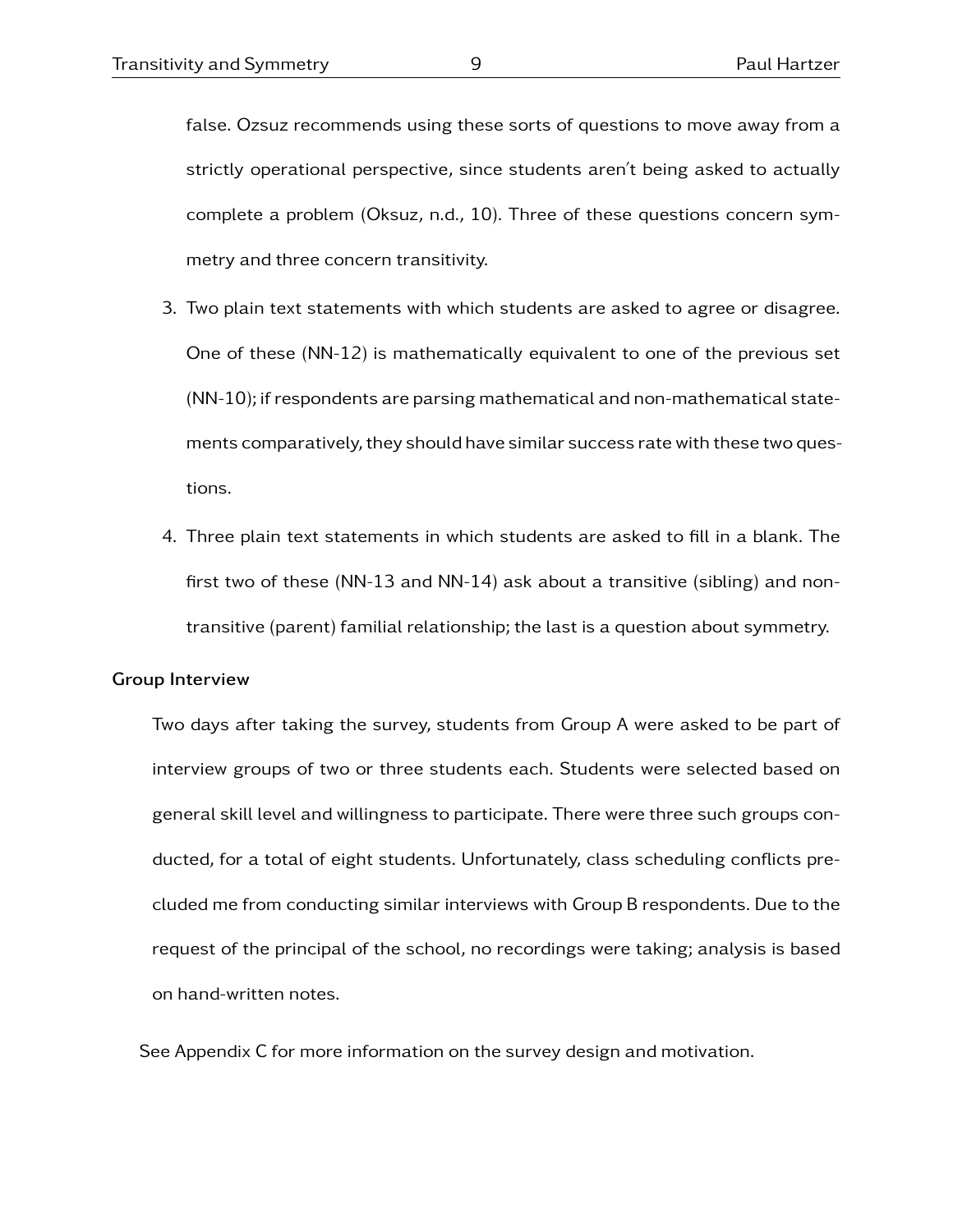# Results

### Preview Reflection

I expected respondents to struggle with articulating responses to open-ended questions. However, overall, students provided responses that provided some detail, enough to get an understanding of general patterns of thought.

Responses to PR-1 ("Describe how you would think about...") fell into three basic categories: Real world examples (Daisy: "You add the 3 to the 5 and you get eight. Like lets say you have 3 pickles and you get five more you have eight."), tally mark or counting references (Isabella: "I would just think of my 10 fingers being up then just put 5 up on one hand and 3 on the other which  $= 8$ "), and purely mathematical, such as repeating the problem (Mimi: "I would describe the following problem by saying add 5 plus 3."). Additional examples of each are shown in figures 1 to 3.

You add 3 (counts with five (cochirs) 
$$
3+5=8
$$

\nand If equals eight

\n
$$
\frac{600}{183} + \frac{600}{9} \cdot \frac{600}{5} = \frac{60}{18}
$$
\nHint:  $10 = 1$ 

Figure 1: Real world example (Nikki) Figure 2: Tally marks (Rachel)

Take the number 3 and call 5 mars

Figure 3: Mathematical explanation (Ebony)

Each type of explanation was represented equally in the data: Eight respondents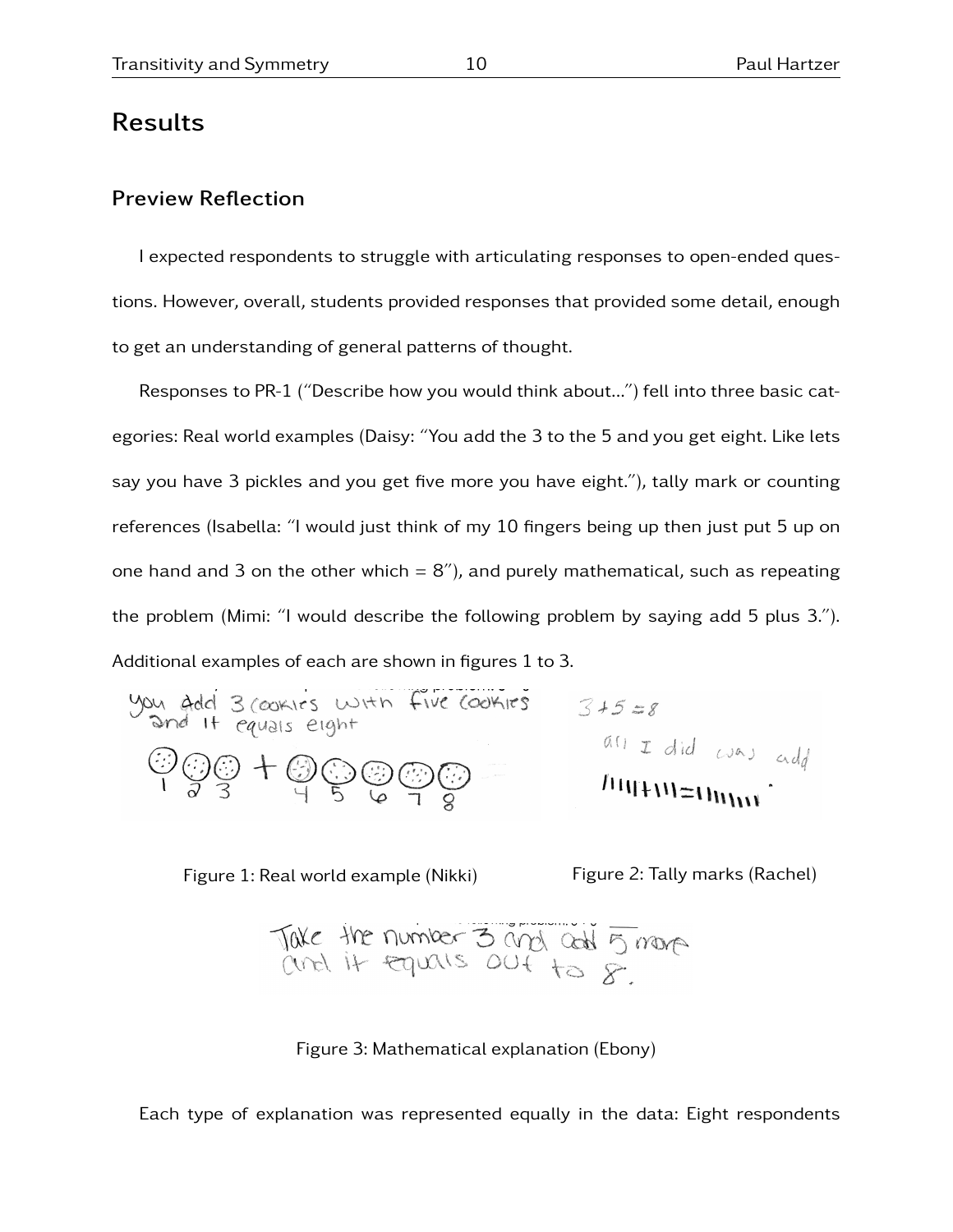provided a real world example, nine referenced tally marks or counting of some sort, and nine gave a purely mathematical explanation. All of the explanations were operational, although Quinn's did hint at playing with the notion of equivalence relationally:

 $"3 + 5 = 8;5 + 3 = 8;1 + 2 + 5 = 8;3 + 2 + 3 = 8."$ 

Responses to PR-2 ("Think about the equal sign...") were predominantly rigidly operational (Abigail: "The equal sign is a sign that will indicate the total number of the equation before it."). While this might have been primed by PR-1, most of the responses failed to directly reference PR-1, and most made it clear that the answer wasn't limited to addition, such as Kimberly's response in figure 4.

the equal sign is the separation between a problem and its<br>answer. The answer will always<br>be the side w/ no +, -, -, x sign between answer.  $ex: [7 - 3] = 5 + 0$ 

Figure 4: Operational (Kimberly)

There were, however, some relational answers, either strictly so (Felicity: "Something is equal to another thing") or combining operational and relational responses (figure 5).

> The equal skyn means somes thing<br>that is the same as the other side ex: 00 = 00<br>Or the total of Scinething. Put together  $60 + 99 = 5$

> > Figure 5: Operational/Relational (Nikki)

Of the twenty-six respondents, eighteen gave an operational response (thirteen rigidly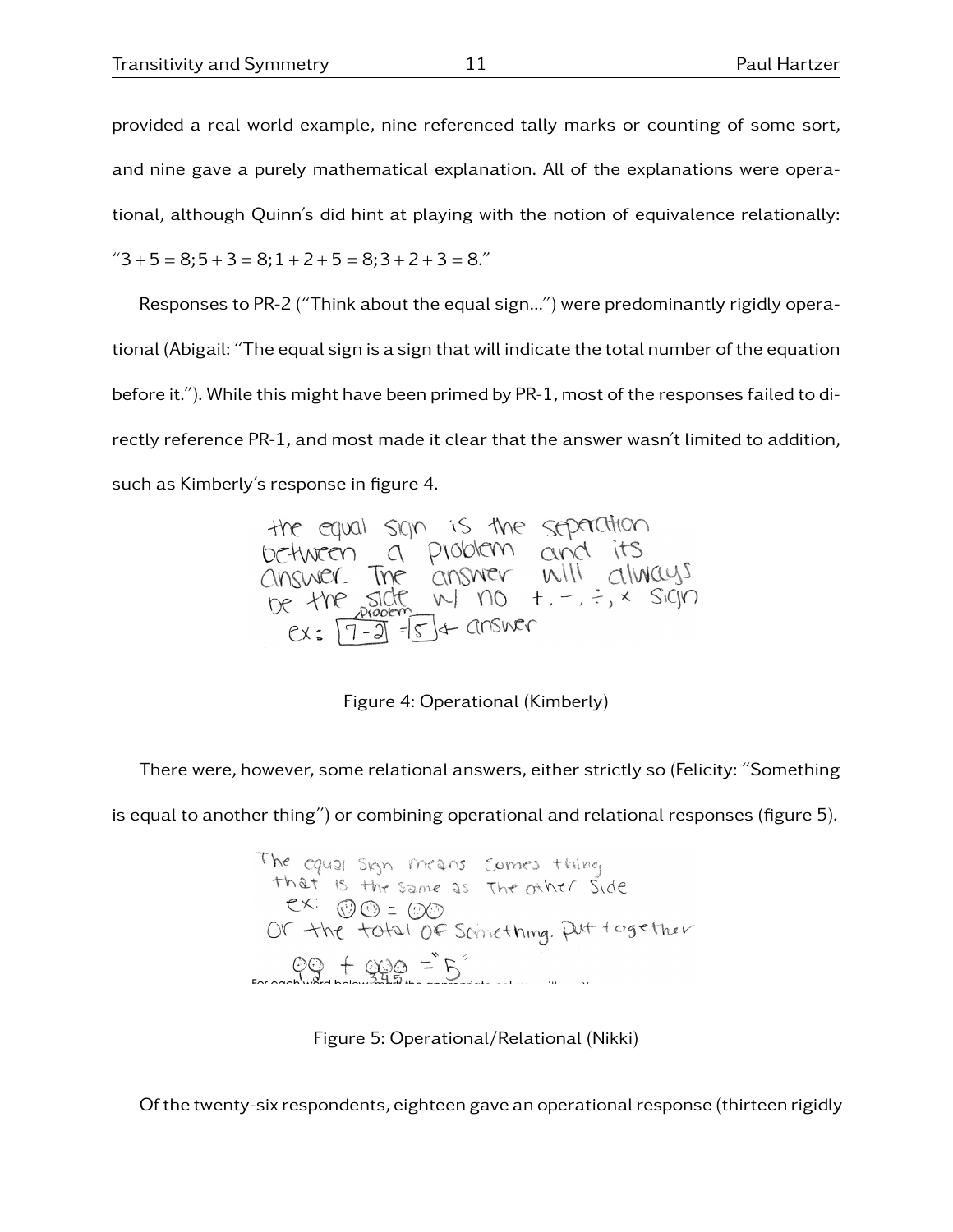so), three gave a combined response, three gave a solely relational response, and two said they didn't know.

For both of these questions, there was no particular pattern of distribution based on age; in other words, there is no indication among the sample that relational understanding improves during the high school years. Indeed, one of the simplest but most balanced answers to the second question ("The equal sign means the same or total") was provided by 14-year-old Mimi, while four of the 17-year-olds in the sample provided operational answers (Unity: "To put the correct answer or to put the sum."), or the other said she didn't know. Obviously, the total sample size is too small to make definitive generalizations about age regardless.

There was some minor correlation between awareness of the terms (PR-3) and how well the respondents performed on the worksheet, but I did not see any definitive patterns. This question was included primarily in case the open-ended responses were not useful, but the reverse turned out to be the case.

## The Nature of Numbers

All respondents correctly answered the Level 1 (NN-1) question, and all but one correctly answered the Level 2 (NN-2) question. The sole incorrect answer to NN-2, Lilac, gave the Level 1 response of 26 (adding 12 and 14 in  $12 + \square = 14$ ); notably, Lilac got all of the other mathematical questions incorrect, but succeeded on three of the five text-based questions.

For NN-3, the non-symmetrical Level 3 question, nine answered correctly with 3, ten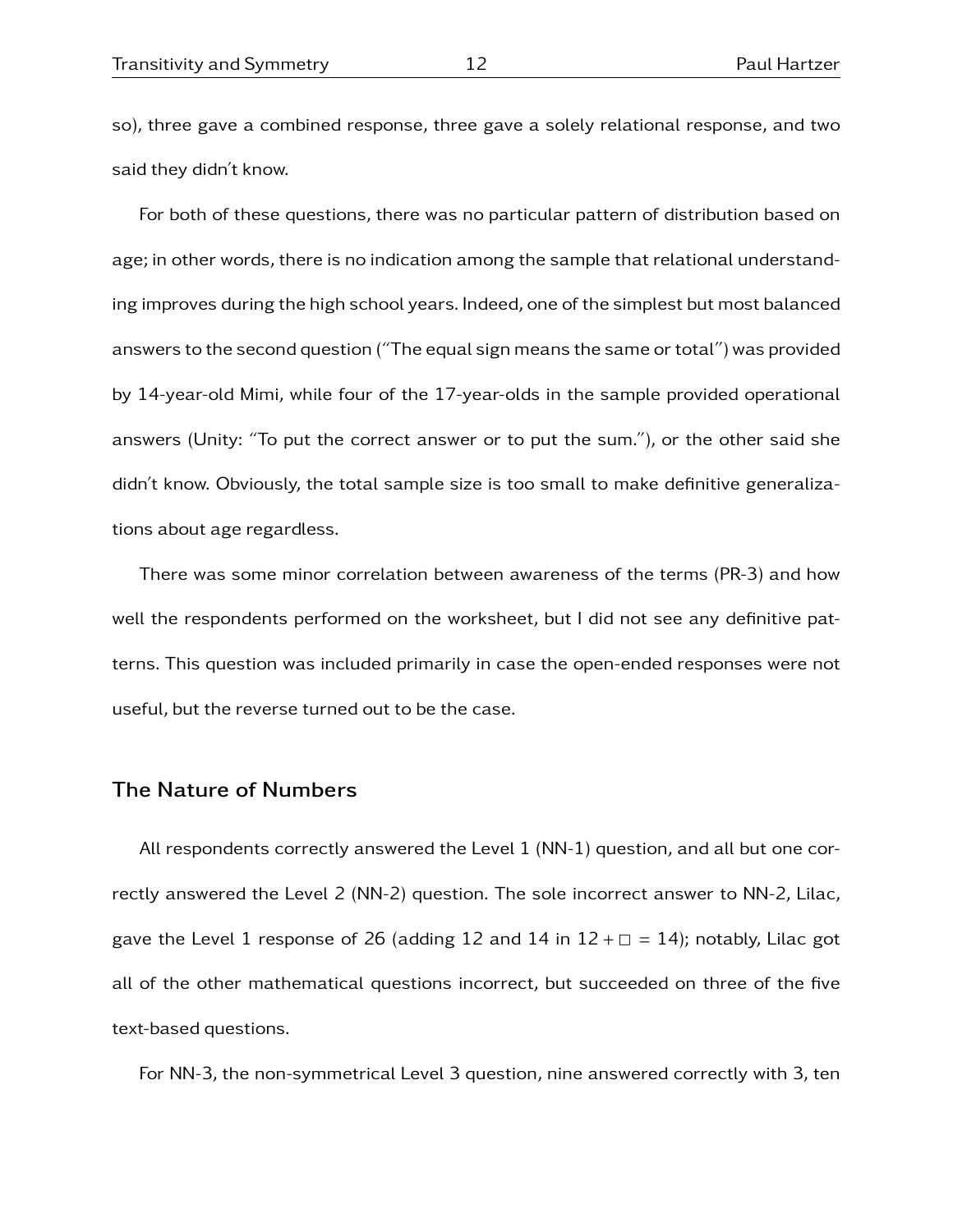answered with 10, four answered with 17, and the remaining three provided a different response (2,  $11 + 7 = 18$ , and blank). It's possible that Valencia's response of 2 was a result of mathematical error and the thinking was correct; Xandra's  $11 + 7 = 18$  could be a mathematical error combined with an attempt to write the entire problem out, splitter style (that is,  $8 + 2 = 10 + 7 = 17$ ).

Overall, then, the respondents did show a movement away from the Level 1 Operational interpretation of the problem discussed in the literature of middle school students. In fact, all seven of the 13 and 14 year old respondents gave an operational response (or left it blank). Discounting Valencia's 2 as a possible error, exactly half of the remaining eighteen 15- to 17-year olds answered this question correctly.

Including Valencia, three of the respondents giving incorrect responses to NN-3 gave correct answers to NN-4, the symmetrical Level 4 question. Most respondents appeared to approach NN-3 and NN-4 the same way: A response of 10 to NN-3 would predict a response of 17 to NN-4, and this was true in six of the ten cases (the others were 5, 5, 15, and 20). A response of 17 to NN-3 would predict a response of 29 to NN-4, and this occurred in two of the four cases (the other responses were 27 and 28, which could both be the result of addition errors). And Xandra applied the same splitter strategy, this time getting it "correct":  $12 + 5 = 17 + 12 = 29$ .

Overall, then, it does not appear that students approached the symmetrical question NN-4 differently than they approached the non-symmetrical question NN-3. However, there's one interesting tidbit: The two respondents who clearly changed their thinking went from ignoring the 7 entirely to relying on symmetry; those who used all of the numbers and reframed it as a rigidly operational problem did so in both cases. It would be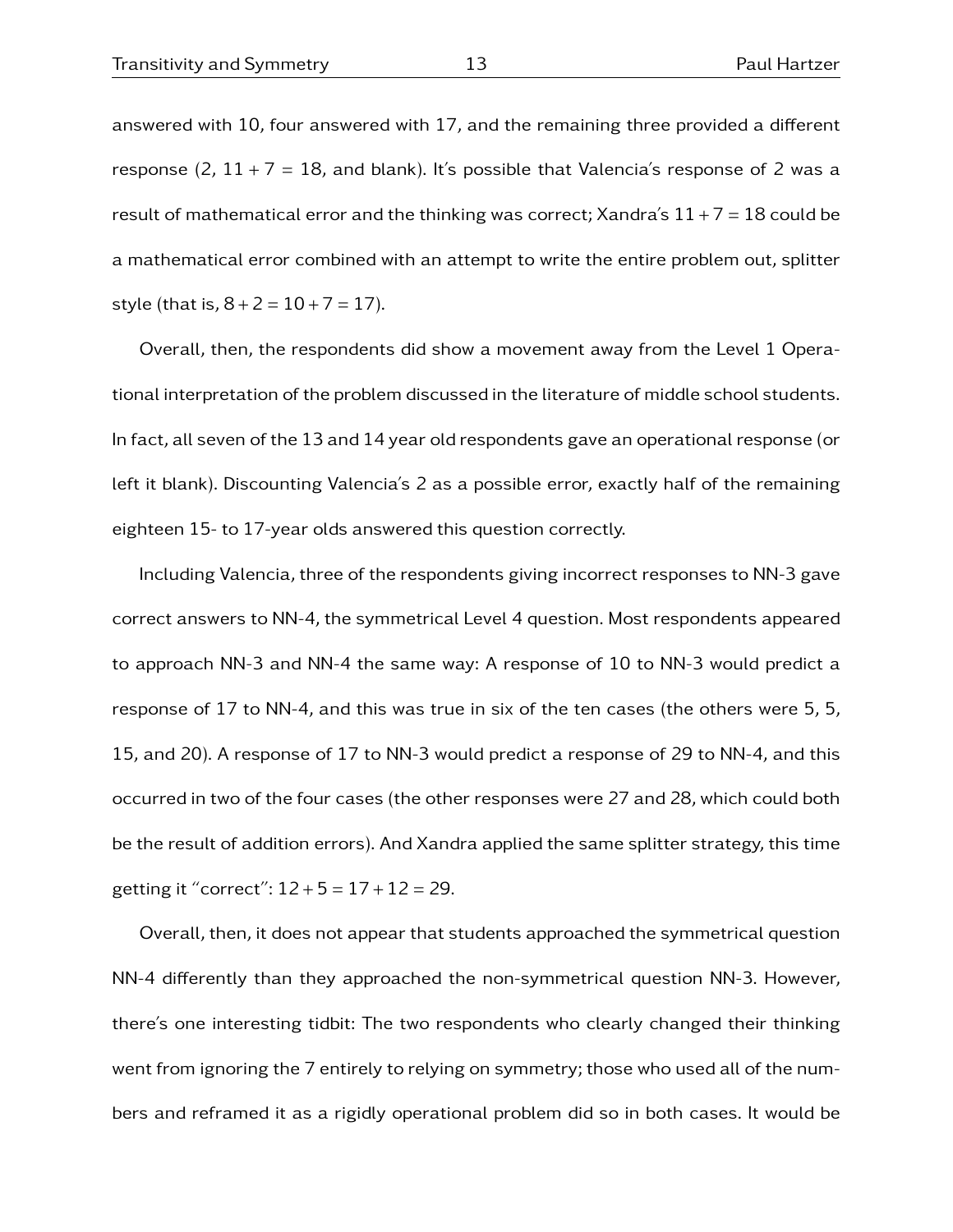interesting to see if that pattern would hold up on sample sizes of statistically significant size.

Furthermore, NN-4 and NN-5 rely on the same basic knowledge and strategy, but six respondents said NN-5 was true while giving an incorrect answer to NN-4, and one gave the correct answer to NN-4 while saying NN-5 was false.

Correct answers to NN-5 and NN-6 rely on both symmetry and an understanding that addition is commutative while subtraction is not. Eight respondents got both questions correct, while fifteen respondents gave the same answer to both questions (nine said both were true, four said both were false, and two didn't know). NN-7 relies on both symmetry and an understanding of equality above the rigid operational level; fourteen of the twenty-six respondents got this one correct, just above chance. Only six respondents got all three questions correct.

In contrast, all twenty-six respondents gave a correct answer to NN-11, a text-based question relying solely on symmetry ("If Barack Obama is the current President..."), while twenty-one respondents were able to correctly identify this year's quarterback in NN-15. This contrast has two possible interpretations: Students have an easier time with intrinsically mathematical questions as long as they're not presented mathematically, or students have a clear understanding of symmetry in equality but not of issues like commutativity. As I discuss below, I feel the nature of the question (mathematical or nonmathematical) has the greater influence, of these.

NN-8, NN-9, and NN-10 rely solely on transitivity; unlike NN-4 through NN-7, the order of elements within expressions does not change. Students struggled with these questions; eight got NN-8 correct, eight got NN-9 correct, and seven got NN-10 correct. Only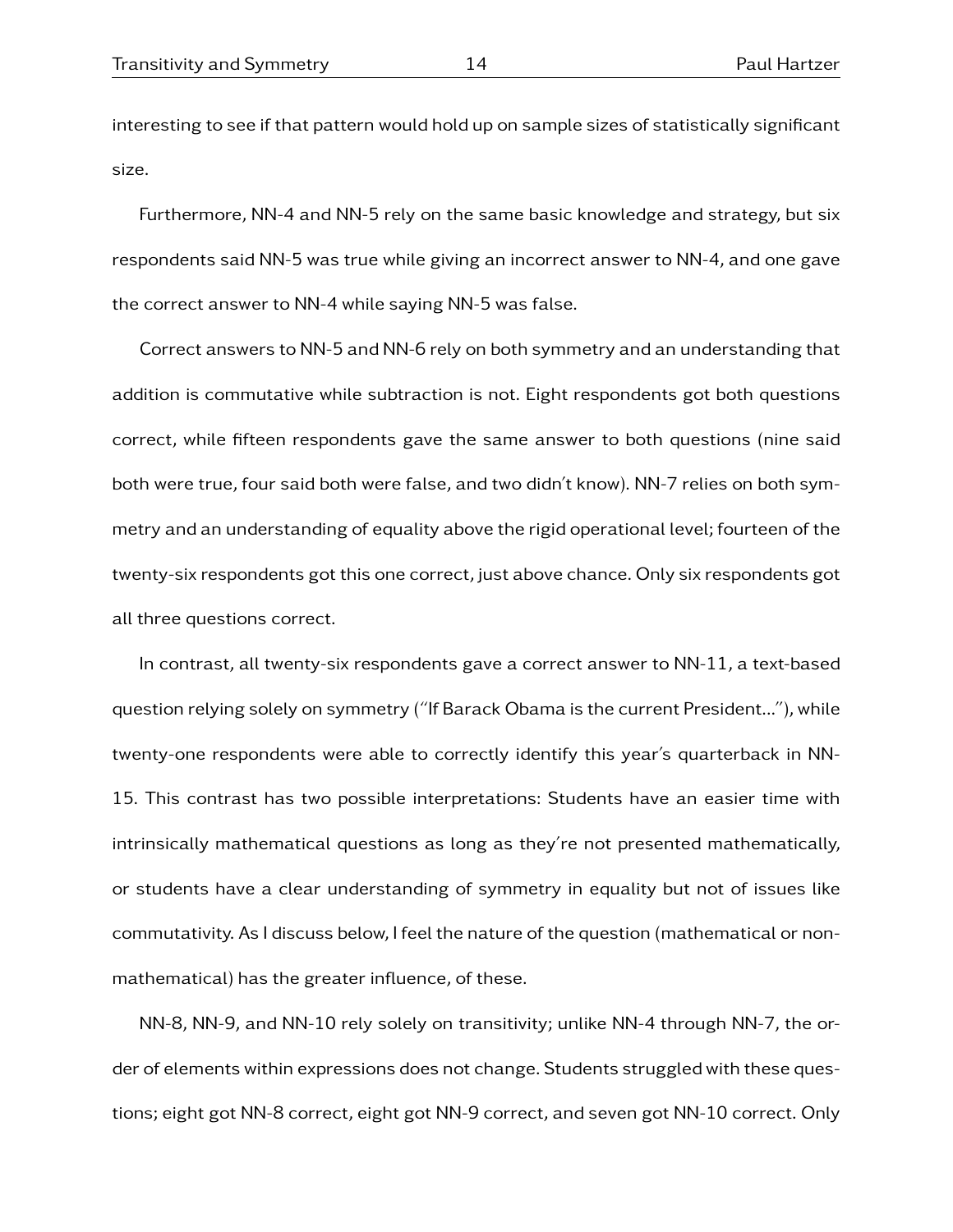three respondents were correct on all three. The most striking example is NN-10 ("If b  $=$  4q..."); NN-12 is a plain text equivalent ("If one dollar is worth..."), which twenty of the twenty-six respondents got correct.

Of the two respondents who were correct on NN-10 but incorrect on NN-12, one answered True to all six of NN-5 to NN-10, suggesting that she may have simply circled T all the way down. This student was Nikki, who admitted to guessing on some of these questions in the one-on-one interview. Intriguingly, though, she also said she particularly didn't like story problems because her reading is weaker than her mathematics.

A special education teacher who reviewed my survey instruments after the fact commented that NN-10 may be problematic for some students because of the visual similarity of the letters b, d, and q; I'd used those because I'd wanted to have a clear parallel between NN-10 and NN-12, but I do acknowledge the point. Regardless, though, given that students had comparative difficulty between NN-8, NN-9, and NN-10, with the first two using traditional algebraic variable names, I'm not sure this concern affected the data much.

Students did not struggle with the transitive family relationship (NN-13): twenty-two correctly identified Dejuan as Kingsley's sibling (one said "sister," perhaps misled by the name Kingsley). They did struggle more with the non-transitive relationship: Twelve correctly identified Esther as Destiny's grandmother, three said she was the granddaughter, three said she was the mother, four gave another answer, and four didn't know. Still, their success rate with NN-14 was higher than with NN-10, even though they were asked to provide a written answer rather than simply circling a response.

While there may be math-related mitigating circumstances involving the contrast be-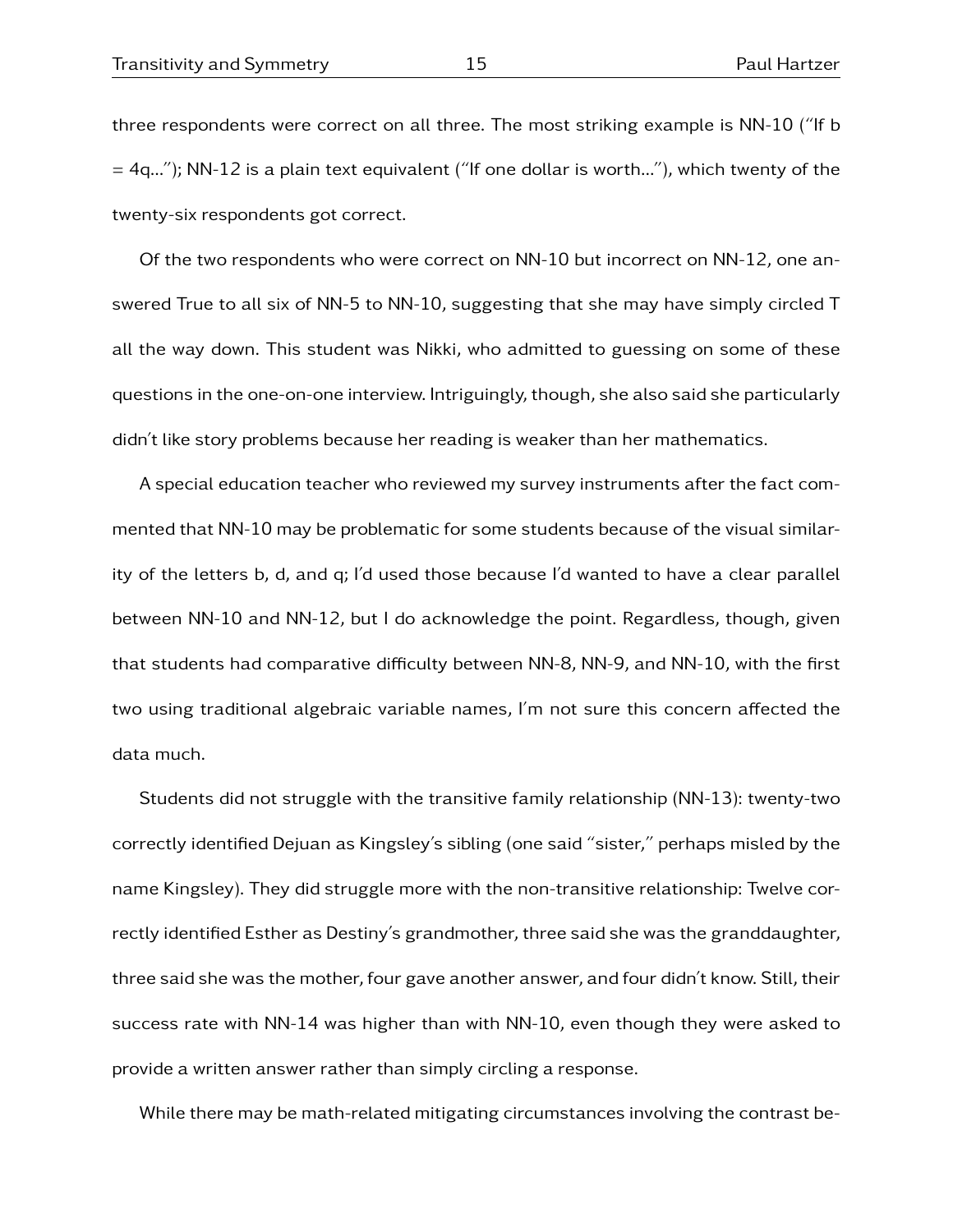tween the algebraic and text-based symmetry questions, the same don't exist with the transitivity questions, particularly NN-10 and NN-12. In interviews, respondents reported not noticing the similarity between these questions; Bettina commented that NN-12 was easier for her "because I know how to make a dollar" and Nikki said, "I could have done it with actual money."

### Group Interviews

Three group interviews were conducted. Group 1 consisted of Amy (who declined the paper questionnaire) and Felicity. Group 2 consisted of Geri, Jackie, and Lilac. Group 3 consisted of Abigail, Bettina, and Nikki. All respondents were from Group A; I did not have the opportunity to interview students from Group B one-on-one.

The questions in the group interview focused on general attitudes toward mathematics, memories about the equality sign and how it impacted their opinion of mathematics, and specific approaches to the questions on the survey.

Students were split as to whether they preferred easy or difficult mathematics. Geri and Lilac (Group 2) said they prefer easy mathematics, while Jackie said, "I feel like easy stuff is taking the easy way out." Amy reported getting frustrated easily, "I don't like numbers"; Felicity said she used to hate mathematics when she was younger (she'd put peanut butter on her homework and feed it to her dog), but equations make it fun, and while she feels that math doesn't come easily for her, "I like to do really hard equations, I like to solve them." Nikki said, "I like it until I don't understand it"; in particular, she doesn't like anything involving reading (although her performance on the questionnaire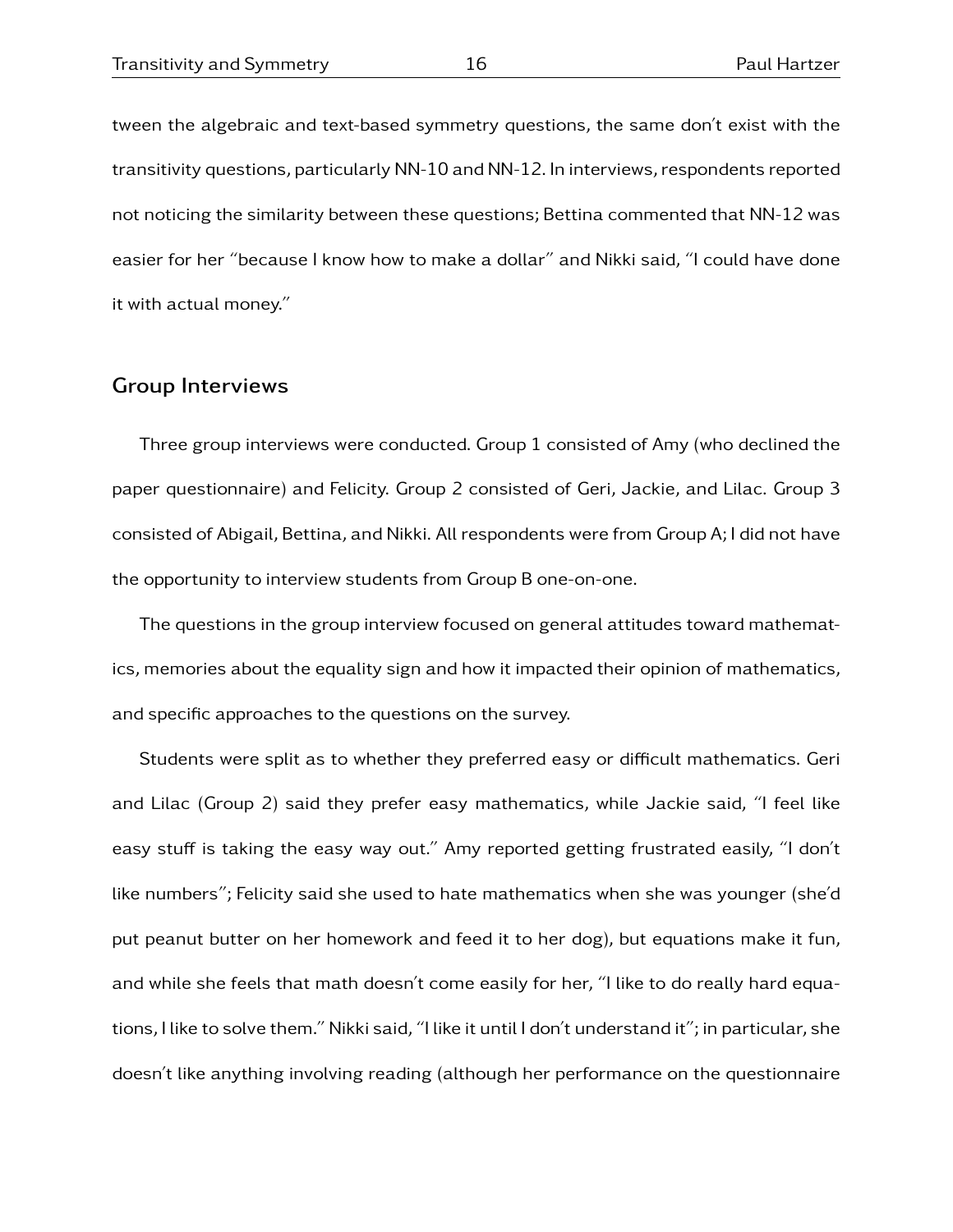doesn't match this self-assessment).

Most interviewees didn't clearly remember their early encounters with the equal sign; Abigail said she's always been good at math ("My very first math test, I got 100%"). Those who did remember had an operational memory:

FELICITY: When I was young, two plus two equals, and then...

amy: It was hard. I thought it was hard.

felicity: I just thought it was hard that the two numbers added up and on the other side was the answer.

and:

jackie: My daddy taught me before school that's the total of whatever.

LILAC: That's the sum of a number.

As for math class, interviewees reported trying to avoid it. Bettina said she does better with tutors, while Felicity said, "I hated the homework and the class. I used to sleep; the teacher would throw an eraser at my head." Geri said she doesn't like math class when she doesn't know how to do it, but likes the one-on-one treatment she gets at the current school.

When discussing NN-3 and NN-4, students generally gave relational explanations, although some struggled with articulating them:

hartzer: Nikki, how did you approach 3? nikki: I don't know.

hartzer: Abigail, how about you?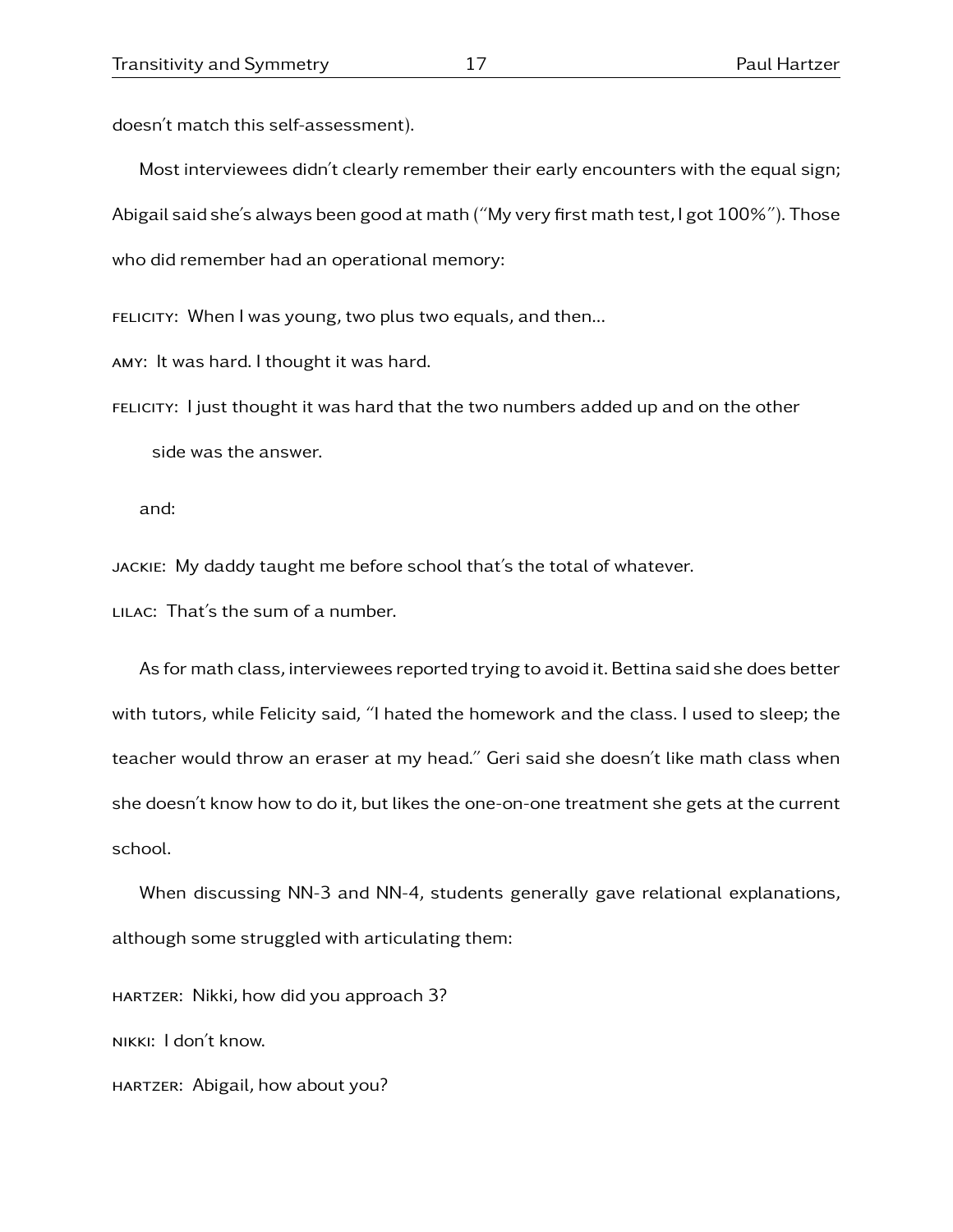abigail: I just saw that one side equals ten. So I said seven plus what equals ten. nikki: Yeah, that's what I did.

Felicity explained, "Eight plus two is seven plus what, they have to be equal to each other." However, Amy solved them operationally during the interview: "Eight plus two is ten plus seven is seventeen? Twelve plus five is seventeen plus twelve is twenty-four?" She did it this way despite having just heard Felicity providing a different solution and explanation.

While they couldn't explain why, several students did say that problem NN-4 was easier than NN-3.

When discussing NN-5 and NN-6, Felicity noticed her error in NN-6: "Six minus three equals three and three minus six is oh... I got that wrong. I was rushing." Nikki also suggested she wasn't paying enough attention, which lead Abigail to tease her:

BETTINA: When you subtract a big number from a little one, you get a negative.

nikki: [The two expressions] look the same so I just put true.

abigail: She's a bubblehead.

nikki: I don't see the difference. They look the same on each side.

abigail: Three minus six is negative three.

nikki: Oh, I see.

I was particularly interested in the difference between NN-10 and NN-12, given that of one of my research questions concerned whether difficulties with the relational view extend to non-mathematical contexts. None of the students interviewed had noticed the similarity in the questions when completing the worksheet, and all but one of them said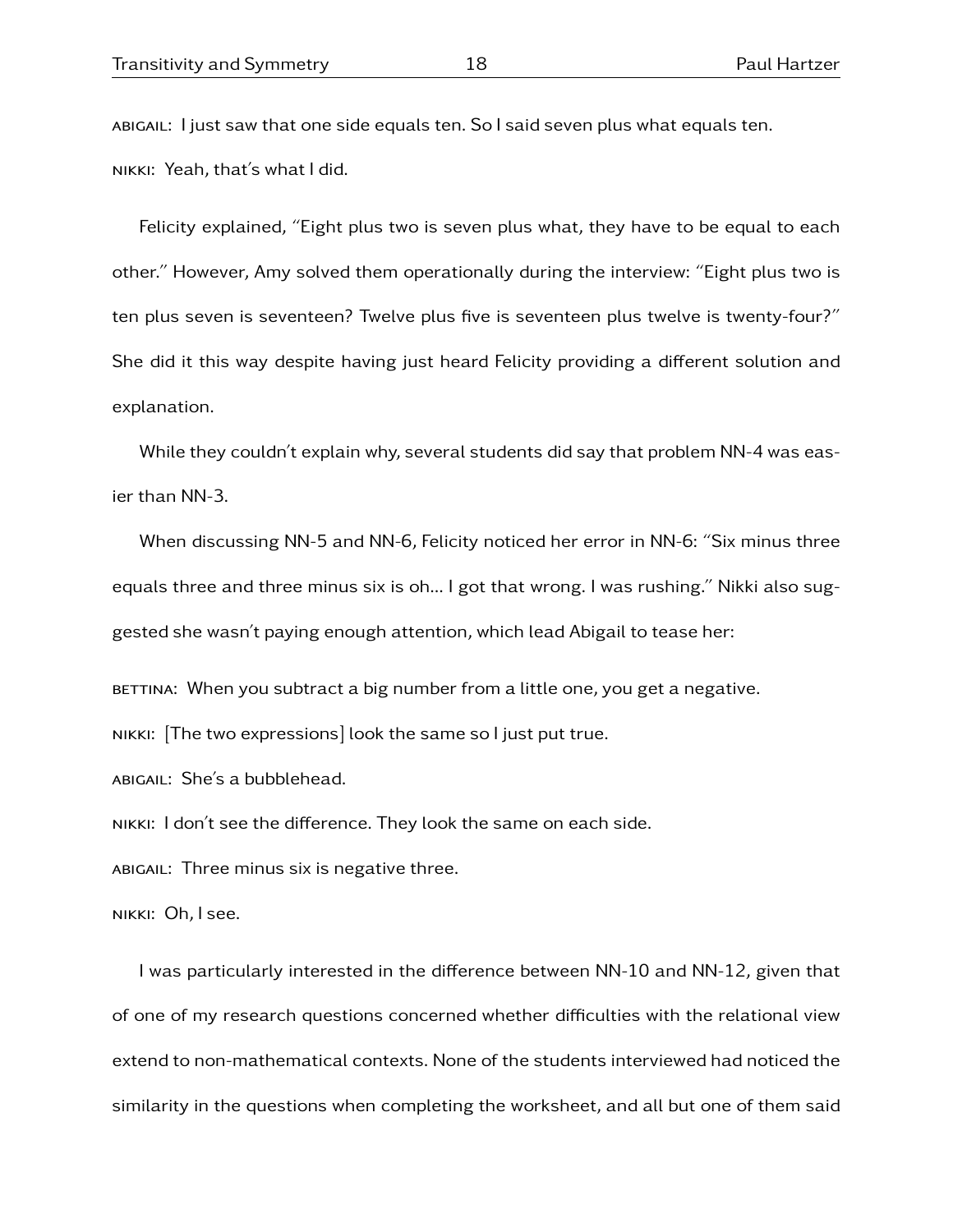that question NN-12 was easier. Jackie was the exception: "I think about them the same. Ten just came to me. I don't know." Lilac responded, "Twelve is easier because I can read the problem without the numbers" and Geri commented that "Twelve was a lot easier." Similarly, Felicity said, "I didn't notice they were similar. I didn't have trouble when I read twelve. It's easiest because it's written out." Group 3 agreed:

BETTINA: Twelve is easier because I know how to make a dollar. abigail: I already know that ten dimes makes a dollar, but it's like in geometry. nikki: Because, I don't know... I could have done it with actual money.

One important element in these reports is the use of prior knowledge. After the questionnaire, Rachel said she couldn't do NN-15 because, "I don't know anything about the Wildcats." While most students provided the correct answer for NN-15, every student provided the correct answer for NN-11, supporting the view that prior knowledge can be helpful in solving problems.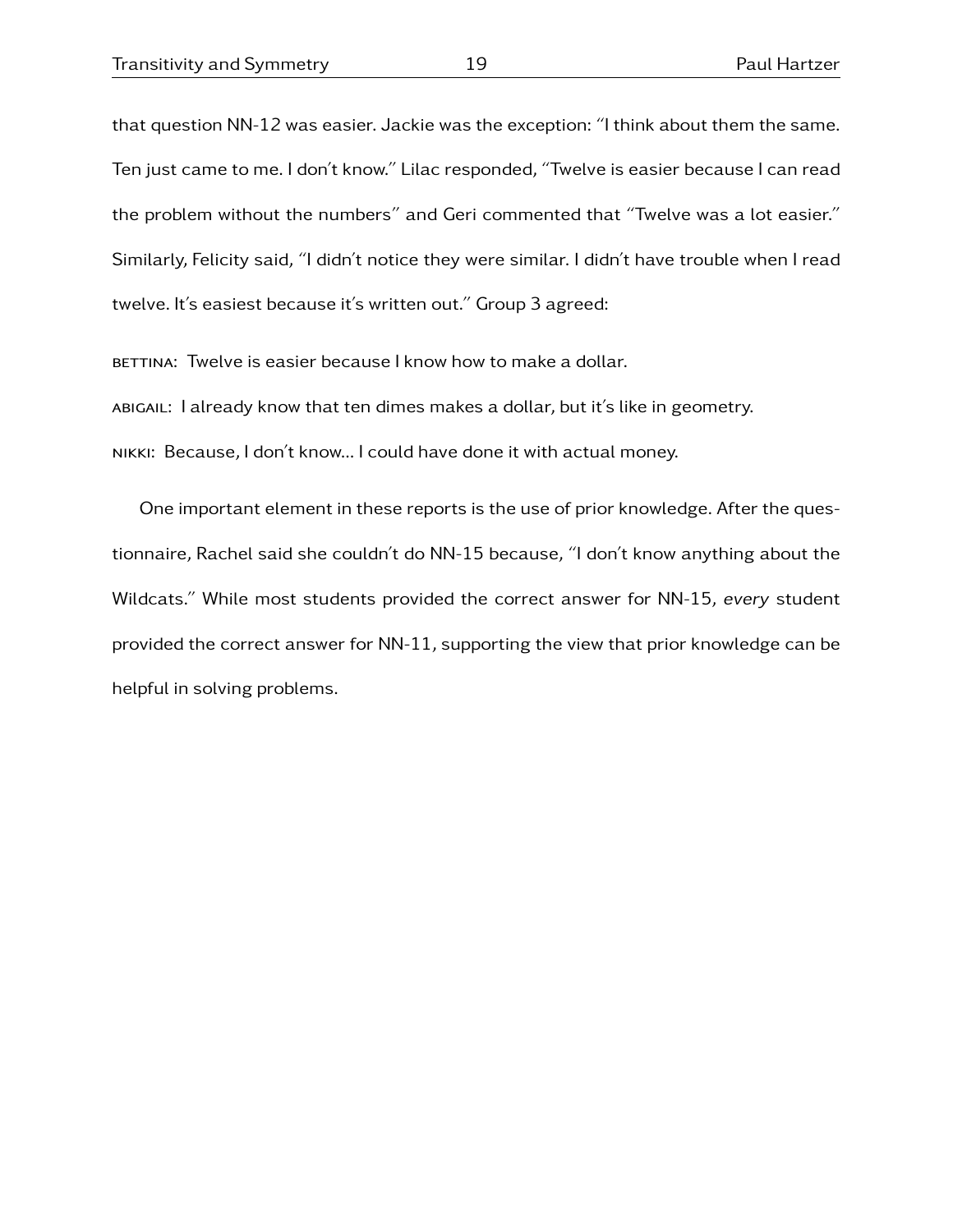# Conclusions and Implications

The tradition of behaviorism-based education has led to a preponderance of what Skemp (2006) terms "instrumental understanding," that is, teaching formulas and procedures rather than teaching core mathematical concepts ("relational understanding"). These two types of understanding are reflected in the basic perspectives about equality. An operational understanding comes from instrumental thinking, that is, that the point and purpose of mathematics is to solve problems that are presented, and that therefore there ought to be a specific place for the problem (generally, the left side) and a specific place for the solution (generally, the right side). A relational understanding, however, reinforces that the primary point of the equality sign is to indicate that its two sides represent equivalent values; any problem that's presented consists of making adjustments or finding values that would make the overall statement true.

This relational understanding is key to success in mathematics beyond and even including simple arithmetic; as Jones et al. write, "A sophisticated and flexible understanding of the equals sign  $(=)$  is important for arithmetic competence and for learning further mathematics, particularly algebra" (Jones, Inglis, Gilmore, & Dowens, 2012, 166). Jones et al. characterize two components of a relational conception: That, if  $a = b$ , then a and b represent the same value ("sameness") and that  $a$  can be replaced with  $b$  without affecting the total value of an expression ("substitution").

The basic concept of symmetry relies on sameness, while the basic concept of transitivity relies on substitution. Hence, a poor understanding of those concepts will negatively impact an overall quality understanding of the function of the equality sign, partic-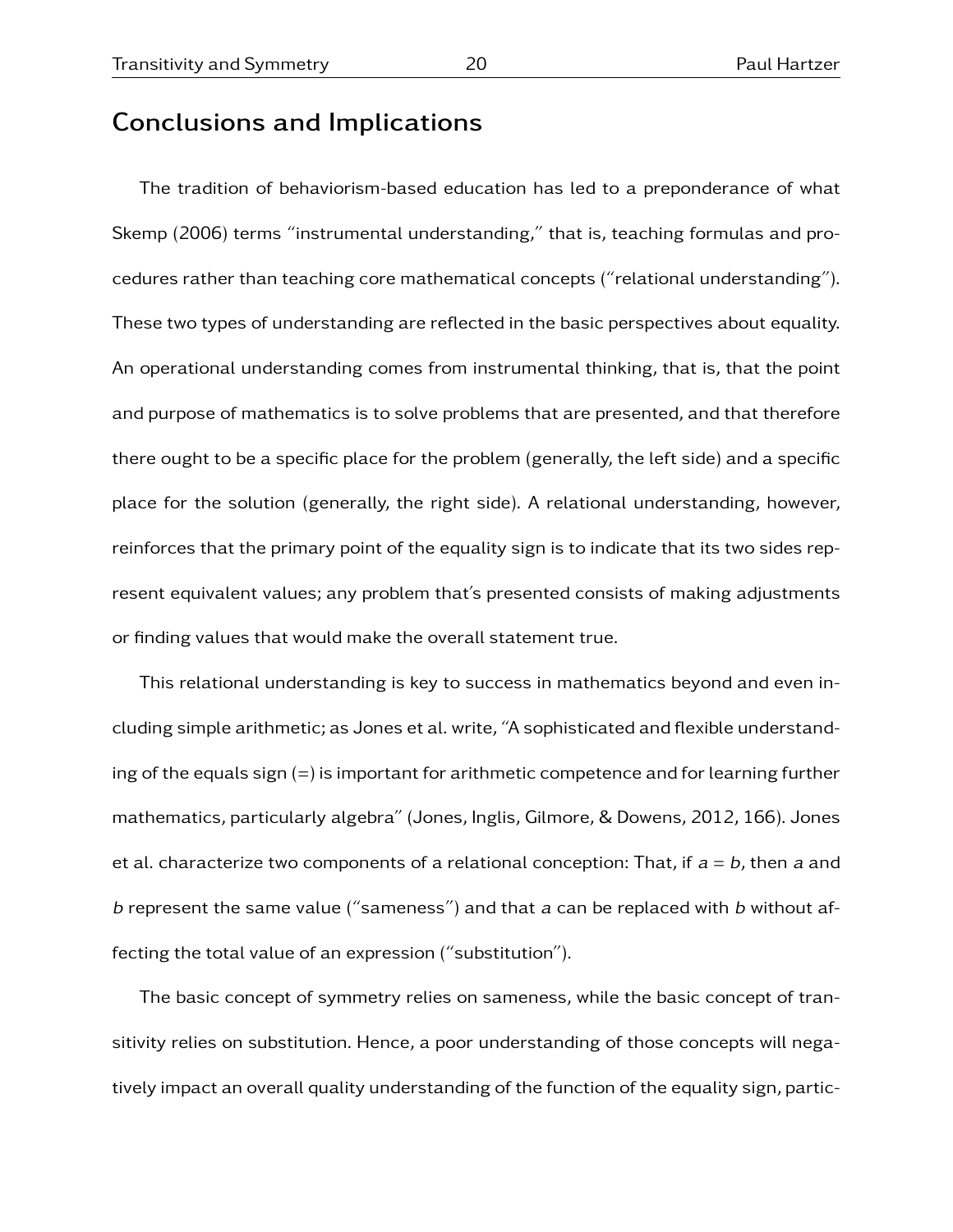ularly with regards to the relational view.

As Skemp (2006) and Prediger (2010) discuss, it is key for an effective teacher to be able to understand how students are seeing and approaching problems. If a teacher is taking a relational approach and assuming that students are doing the same when approaching a problem such as, for instance,  $8 + 5 = \Box + 7$ , then this will create a counterproductive wall to understanding.

This research was designed to look at two key questions:

- 1. Do difficulties with the relational view extend to transitivity and symmetry?
- 2. Do difficulties with the relational view extend to non-mathematical contexts?

The answer to the first question appears to be, "Yes." While students performed slightly better on mathematical problems based on symmetry and transitivity than on others, and felt that such problems were a little easier, they still struggled. Those students who are still at the middle-school level of focusing primarily on operational perspectives performed only slightly better on the symmetry and transitivity problems.

One piece of good news in this data is that the transition towards relational thinking that Wheeler (2010) worries about at the college level has clearly already begun at the high school level. This does somewhat support Kieran's view (1981) that there are physiology-based cognitive limitations in primary-age students which prevent understanding, but this shift could also be attributed to a concentrated shift during high school from arithmetic to algebra. For secondary teachers, one possible implication of this is that more emphasis should be placed in exercises and presentation on establishing a relational view of equality.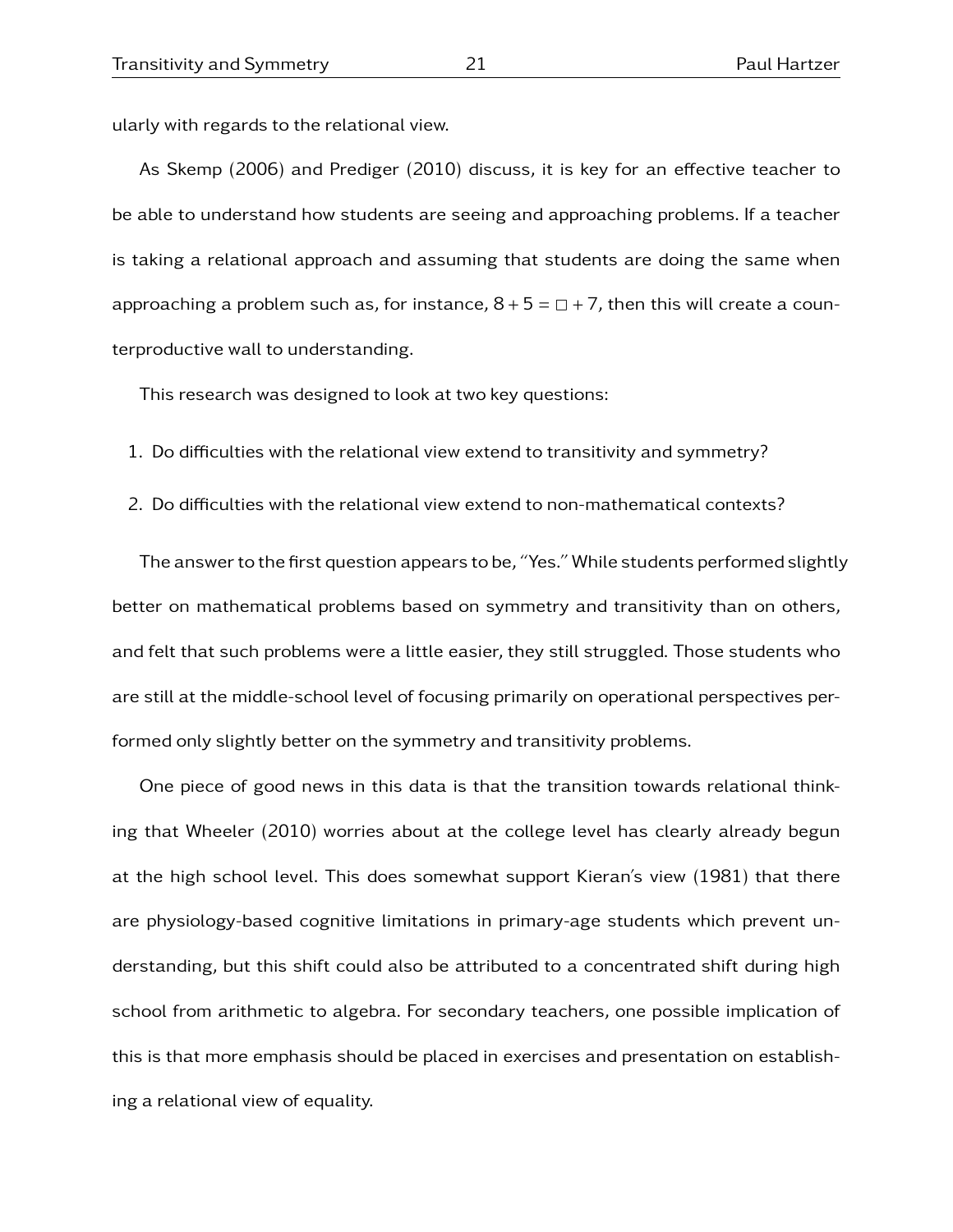However, there was a disconnect between the worksheet data and the reflection data. While students are revealing a higher level of relational thinking when it comes to actually solving problems, their articulations of operational vs. relational views remain fairly constant throughout high school. As Marcial and Marcial (Marcial & Marcial, 2004, 8) warn, "Just because students may perform well on a mathematics assessment does not necessarily mean that they understand what they are doing."

The answer to the second question appears to be a cautious, "No." The data itself supports the notion that mathematical problems situated in non-mathematical frames are approached differently. This is supported not just by the battery of questions NN-11 to NN-15, but also by the responses to PR-1, where most students offered some sort of "real world" explanation of the problem, either through actual objects (apples, hearts, cookies, pickles, or pencils) or through tally marks or finger counting. Only a third stayed entirely in the mathematical abstract.

However, one mitigating element is that of prior knowledge. When students are able to fully visualize a problem because it ties to what they already know, the mathematical element becomes less challenging. In future research, it would be interesting to explore the impact of replacing the questions that rely on such prior knowledge with others (an early draft of my instrument, for instance, included a question along the lines of, "If there are three griffs in a dorn and five dorns in a whimp, how many griffs are in a whimp?"). It is true that students performed fairly well on a non-mathematical symmetry problem that did not rely on prior knowledge (NN-15), but they did much better on the one that did (NN-11).

The point of the caution is that the response to this data is not to simply convert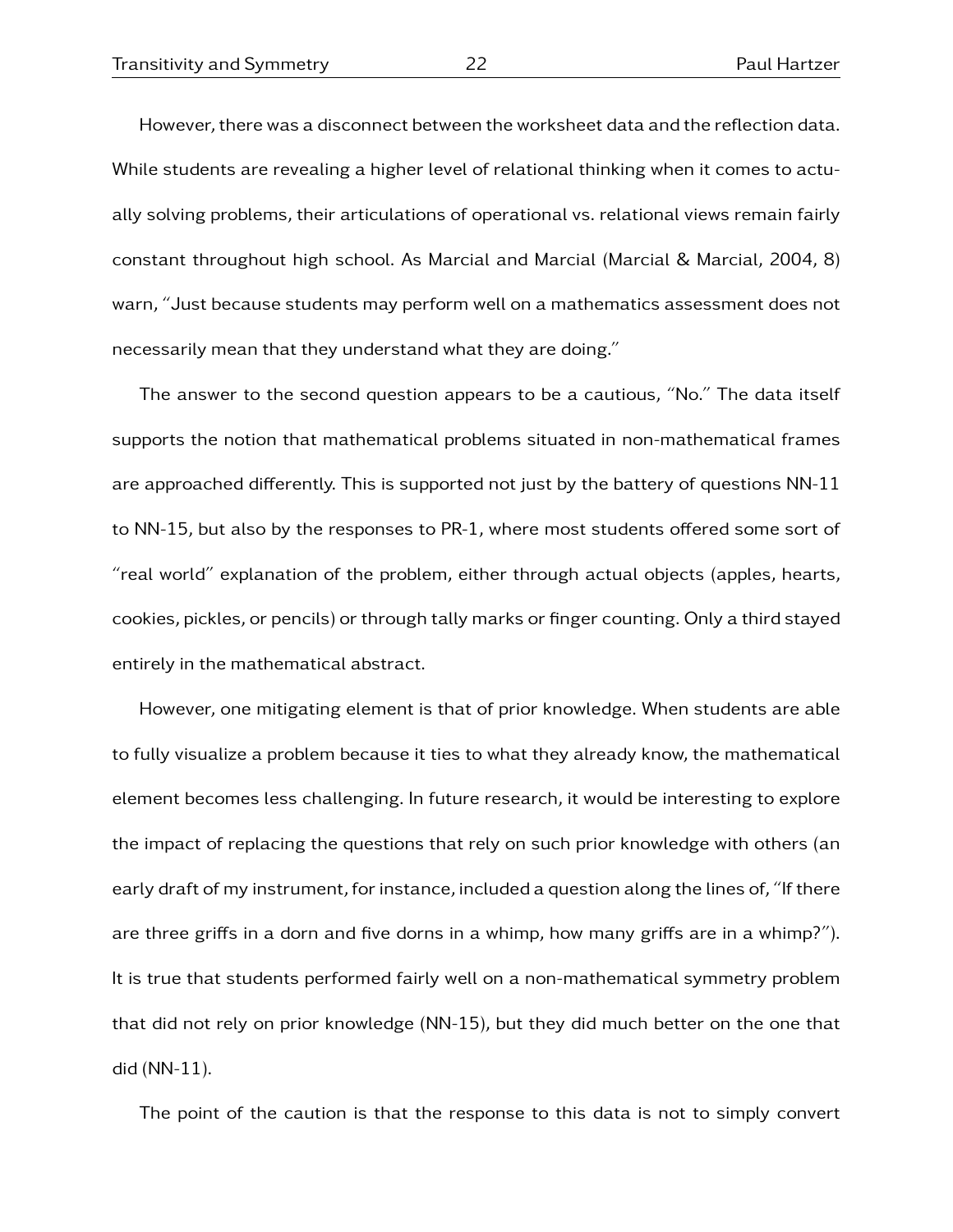to story problems entirely. In my other explorations with story problems, students do struggle with parsing the problem if it's too complicated or remote to their knowledge. This data and that experience indicate that, if a student can parse the sense of a story problem, they can solve the problem successfully, even if they can't articulate it in an algebraically meaningful way. For instance, on a story problem exercise, students did fine with a question along the lines of, "Mom sends Julie to the store to buy three loaves of bread. Mom gives her \$20. If the bread is \$2.95 a loaf, how much change does Julie bring home?" The students knew to take 20 and subtract 2.95 three times, but they didn't know how to write that as a formula. In another case, students in Group B struggled with the notion of depreciation when it applied to buying a car (remote to their knowledge), but understand very well when I used an example of buying a new television (within their knowledge base) instead.

Overall, if a student cannot parse a story problem, this adds another level of frustration: Not being able to convert the problem into something mathematically meaningful (algebraic or otherwise), and then not being able to solve the problem.

Furthermore, math anxiety and a feeling of hopelessness is common in students, particularly by the time they get to the secondary level. During interviews, those students who struggled with the questionnaire reported guessing or rushing at several points. Bettina said, "We feel like we're guessing a lot in math class. It's a common feeling."

On the other hand, the most obvious way to make mathematics meaningful is to present it in a context that has real-world meaning. While students complain about "story problems," they also appear to make a distinction between real-world, practical problems (such as the aforementioned loaves of bread question) and story problems that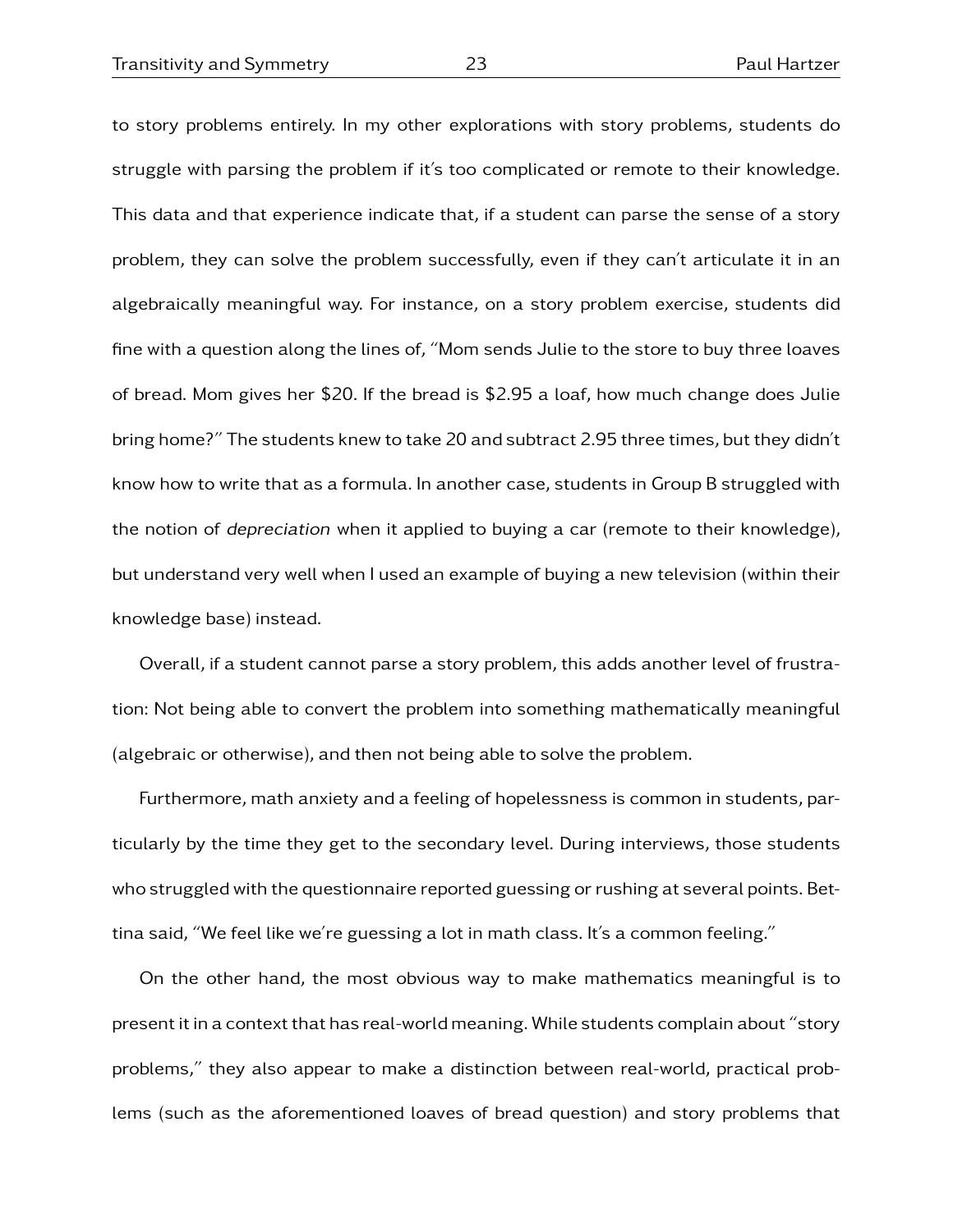have been contrived in order to demonstrate or even hide a mathematical lesson (e.g., "Jim's Dad is three times his age. In ten years, he will be twice his age. How old is Jim now?").

The overarching implication of the data matches that of the literature on the original subject. While students at the secondary level show an emerging understanding of the relational view of the equality sign, it is important that teachers  $(1)$  keep in mind that this is an emerging rather than perfected understanding and (2) strive to find ways to reinforce this understanding by presenting non-operational contexts in which to explore equality (Oksuz, n.d.).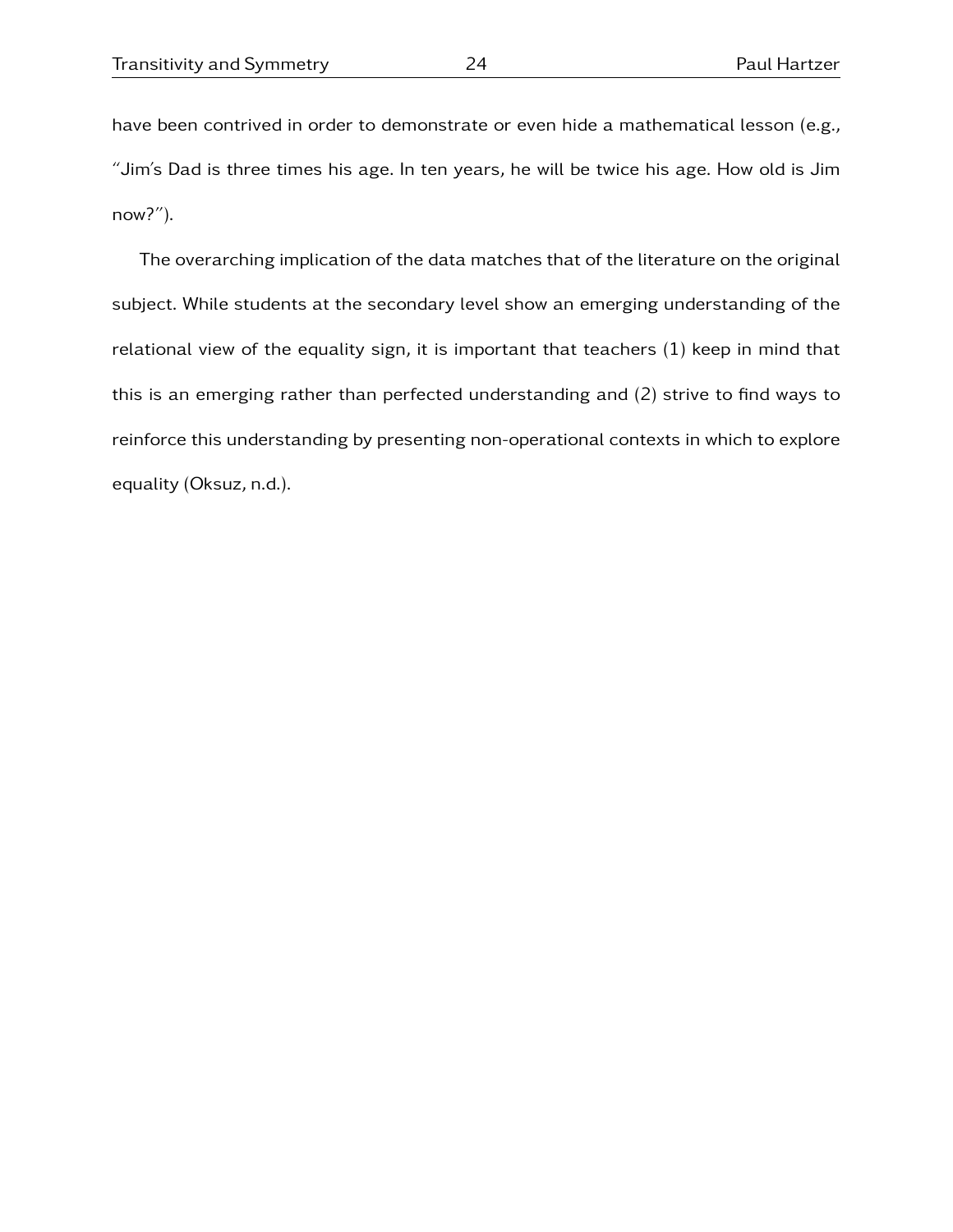# Appendices

# Appendix A: Survey Instruments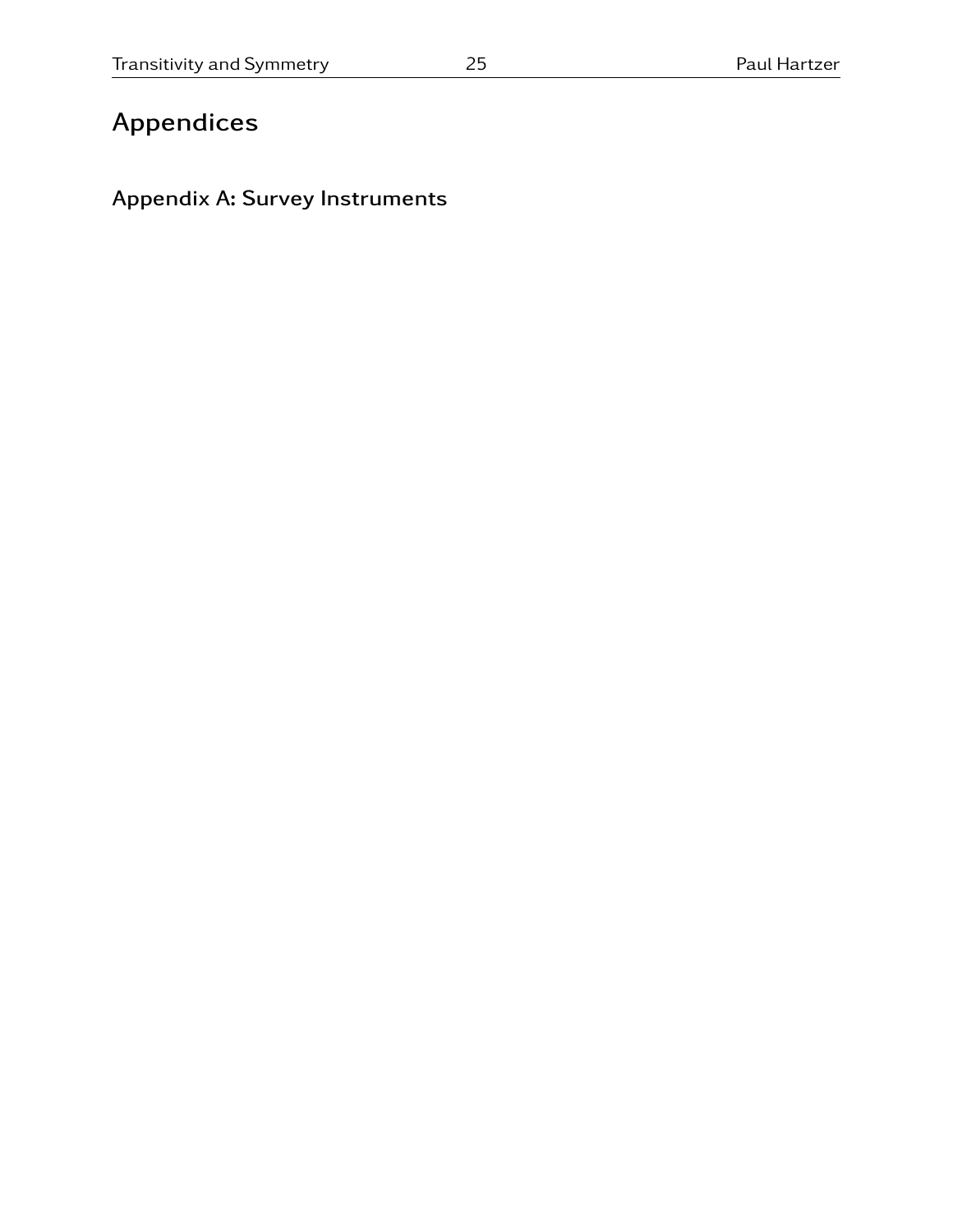# **Equality: Preview Reflection**

| Your FIRST NAME: | Your AGE: | Your GRADE: |
|------------------|-----------|-------------|
|                  |           |             |

Please think about the following questions and provide your thoughts on them. You are not being graded. The purpose of this exercise is to get an understanding of what you already know so that we can improve education for you and other students in the future. **Only Mr. Hartzer will know your name; it will not be shared with ANYONE else.**

1. Describe how you would explain the following problem:  $3 + 5 =$  \_\_\_\_\_

2. Think about the equal sign ( = ). What does it mean?

3. For each word below, mark the appropriate column with an X:

|             | I can explain<br>this MATH<br><b>TERM</b> | l've heard of<br>this MATH<br>TERM, but<br>can't<br>explain it | I've heard<br>this term, but<br>not in MATH<br>class | I've never<br>heard of this<br>term before |
|-------------|-------------------------------------------|----------------------------------------------------------------|------------------------------------------------------|--------------------------------------------|
| Transitive  |                                           |                                                                |                                                      |                                            |
| Symmetry    |                                           |                                                                |                                                      |                                            |
| Commutative |                                           |                                                                |                                                      |                                            |
| Associative |                                           |                                                                |                                                      |                                            |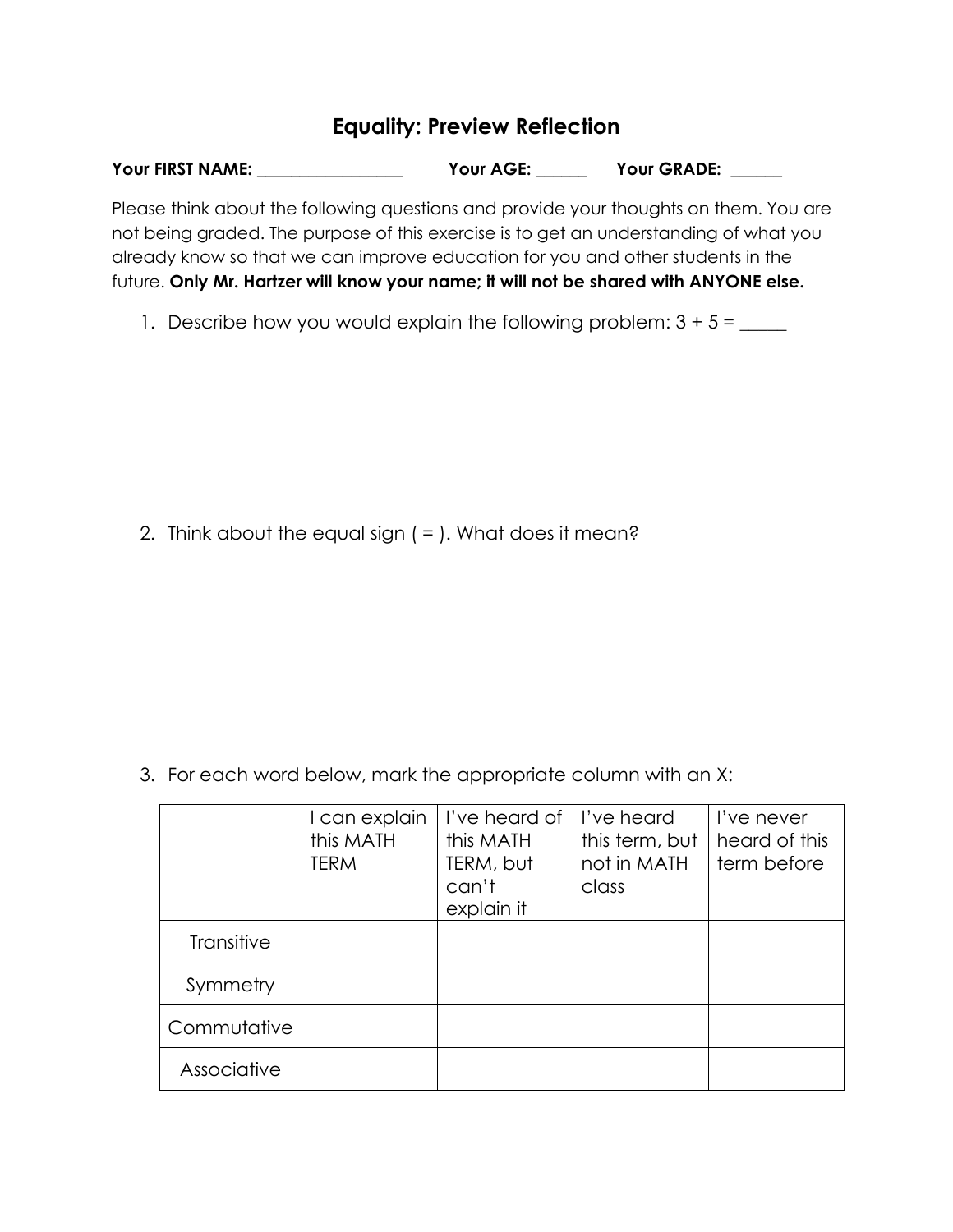# **The Nature of Numbers**

| Your FIRST NAME: | Your AGE: | <b>Your GRADE:</b> |
|------------------|-----------|--------------------|
|                  |           |                    |

Please complete the following questions the best that you can. You are not being graded. If you don't know the answer to a question, do your best to answer it.

## **Write the number that goes in each box:** ANSWER

- 1)  $3 + 1 = \Box$
- 2)  $12 + \square = 14$
- 3)  $8 + 2 = \Box + 7$
- 4)  $12 + 5 = \square + 12$

### **Indicate whether these statements are true (T) or false (F), or you can't tell (DK):**

- 5)  $4 + 3 = 3 + 4$
- 6)  $6 3 = 3 6$
- 7) If  $5 + x = 8$  then  $5 = 8 + x$
- 8) If  $2 + x = 1 + y$  and  $1 + y = 5$  then  $2 + x = 5$
- 9) If  $x = 2 + y$  and  $2 + y = z$  then  $x = 2 + z$
- 10) If  $b = 4q$  and  $4q = 10d$  then  $b = 10d$

## **Answer these questions YES or NO:**

- 11)If Barack Obama is the current President of the United States, can we say for sure that the current President of the United States is Barack Obama?
- 12)If one dollar is worth the same as four quarters and four quarters is the same as ten dimes, can we say for sure that one dollar is worth the same as ten dimes?

### **Fill in the blank:**

- 13)Dejuan is Louis's brother. Louis is Kingsley's brother. Therefore, Dejuan is Kingsley's \_\_\_\_\_\_\_\_\_\_\_. 13) 14)Esther is Janelle's mother. Janelle is Destiny's mother. Therefore, Esther is Destiny's \_\_\_\_\_\_\_\_\_\_\_. 14)
- 15)Lebron Willis is this year's quarterback for the Washington Wildcats. This year's quarterback for the Washington Wildcats is \_\_\_\_\_\_\_\_\_\_\_\_\_\_\_\_\_\_.

| $\left  \right $ |  |
|------------------|--|
| 2)               |  |
| 3)               |  |
| 4)               |  |

|     | ◡      |   | υм. |  |
|-----|--------|---|-----|--|
| 5)  | Τ      | F | DK  |  |
| 6)  | Τ      | F | DK  |  |
| 7)  | Τ      | F | DK  |  |
| 8)  | Τ      | F | DK  |  |
| 9)  | T      | F | DK  |  |
| 10) | $\top$ | F | DK  |  |

| 11) Yes No |      |
|------------|------|
| 12) Yes    | - No |

| 13) |
|-----|
| 14) |
| 15) |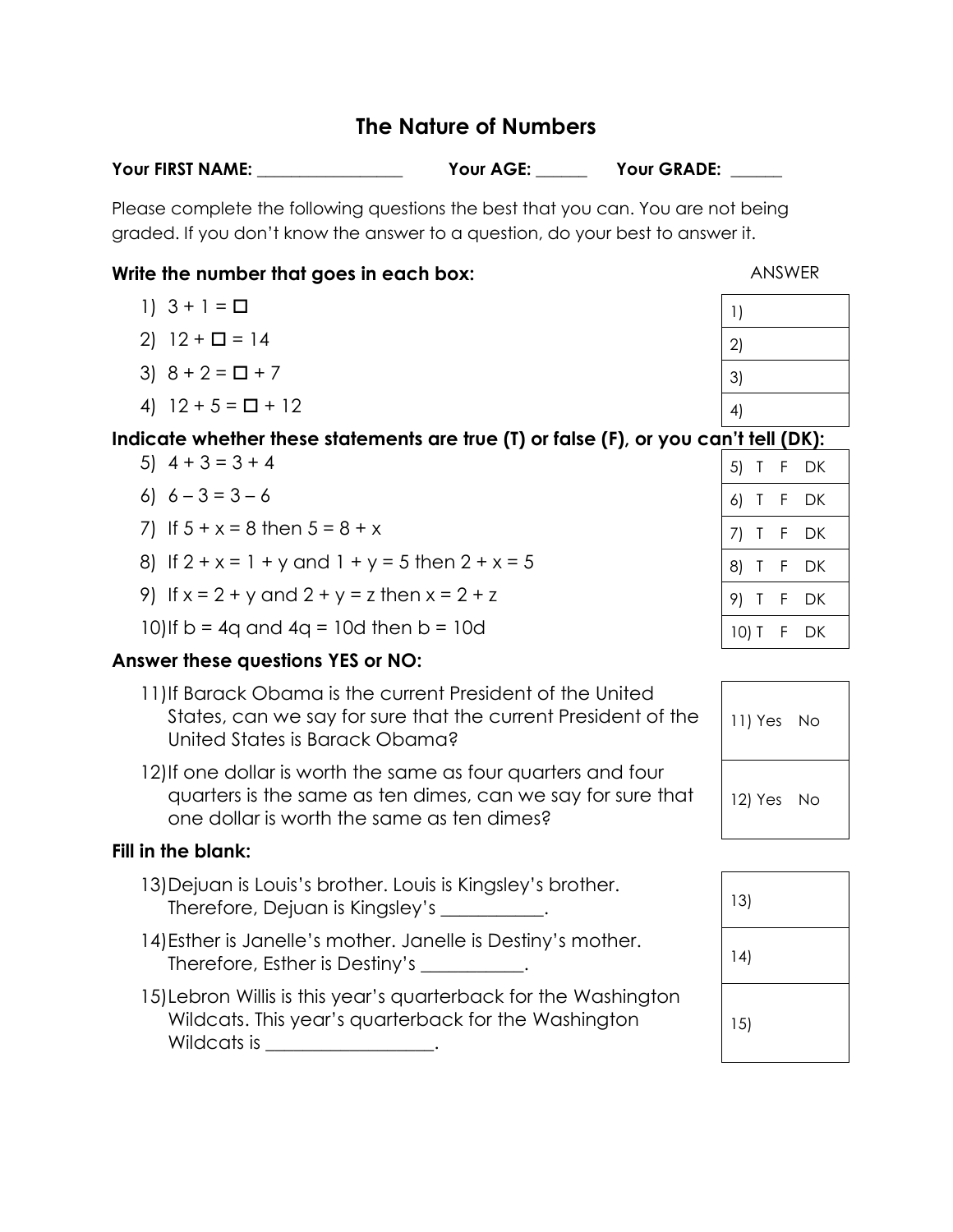# Equality Sign Research Project

As a group, have the students complete the "preview reflection" and the "nature of numbers" worksheets. Select individuals for further interviewing, as below.

- 1. In general, how do you feel about mathematics now? Can you describe the sorts of feelings you have when you think about doing a mathematics problem? How do you feel when you think about going to mathematics class?
- 2. Think back on one of the first times you can remember a teacher discussing the equal sign. It doesn't have to be the first time you ever encountered it, just an early time that you remember. Do you remember when it was? What did you think of it? At the time, how did you feel about mathematics? *(If attitudes have changed, ask:)* Why do you think you feel differently about mathematics now?
- 3. For each of the following questions on the "nature of numbers" sheet, ask: Tell me about question \_\_\_\_. Can you explain to me how you got that answer?

Repeat for questions 3, 4, 5 vs 6, 7\*, 8\*, 9, 10 vs 12, 11\*, 13 vs 14\*, 15. \*Esp. if wrong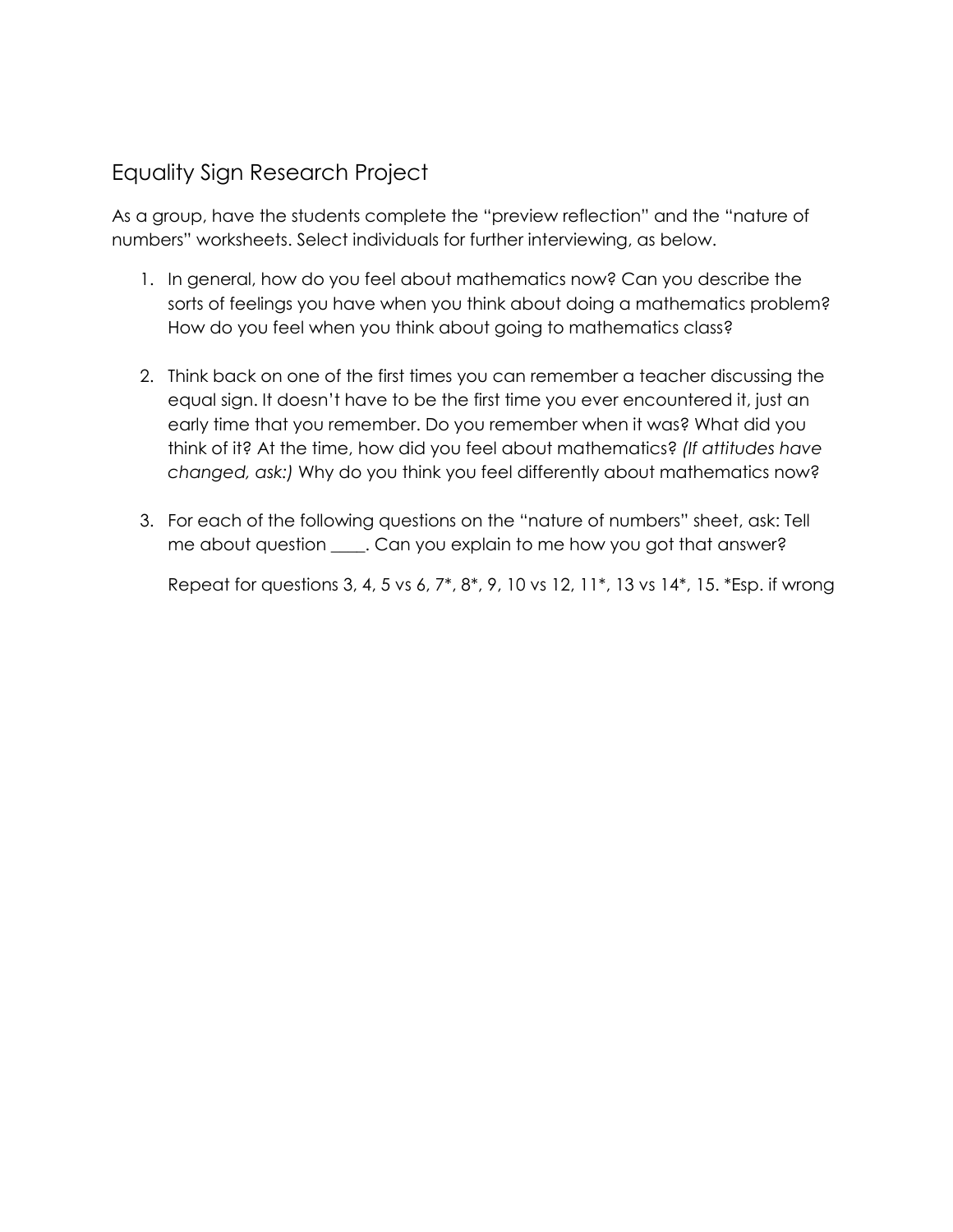# Appendix B: Survey Instrument reference/answers

Equality: Preview Reflection

| Key    | Question                                                          |
|--------|-------------------------------------------------------------------|
| $PR-1$ | Describe how you would explain the following problem: $3 + 5 =$ _ |
|        | PR-2   Think about the equal sign $(=)$ . What does it mean?      |
| $PR-3$ | For each word below, mark the appropriate column.                 |
|        | $PR-3a$ Transitive                                                |
|        | $PR-3b$ Symmetry                                                  |
|        | $PR-3c$ Commutative                                               |
|        | PR-3d   Associative                                               |

### The Nature of Numbers

| Key          | Question                         | Answer         | Property           |
|--------------|----------------------------------|----------------|--------------------|
| $NN-1$       | $3 + 1 = \Box$                   | 4              | Level 1            |
| $NN-2$       | $12 + \square = 14$              | 2              | Level <sub>2</sub> |
| $NN-3$       | $8 + 2 = \Box + 7$               | $\mathbf{1}$   | Level 3            |
| $NN-4$       | $12 + 5 = \square + 12$          | 5              | Symmetry           |
| $NN-5$       | $4 + 3 = 3 + 4$                  | True           | Symmetry           |
| $NN-6$       | $63 = 36$                        | False          | Symmetry           |
| $NN-7$       | If $5 + x = 8$                   | False          | Symmetry           |
| $NN-8$       | If $2 + x = 1 + y$               | False          | Transitivity       |
| $NN-9$       | If $x = 2 + y$                   | <b>True</b>    | Transitivity       |
| <b>NN-10</b> | If $b = 4q$ and                  | True           | Transitivity       |
| $NN-11$      | If Barack Obama is the current ? | Yes            | Symmetry           |
| <b>NN-12</b> | If one dollar is worth ?         | Yes            | Transitivity       |
| $NN-13$      | Dejuan is Louis's brother        | <b>Brother</b> | Transitivity       |
| $NN-14$      | Esther is Janelle's mother       | Grandma        | Transitivity       |
| <b>NN-15</b> | Lebron Willis is this year's     | Lebron         | Symmetry           |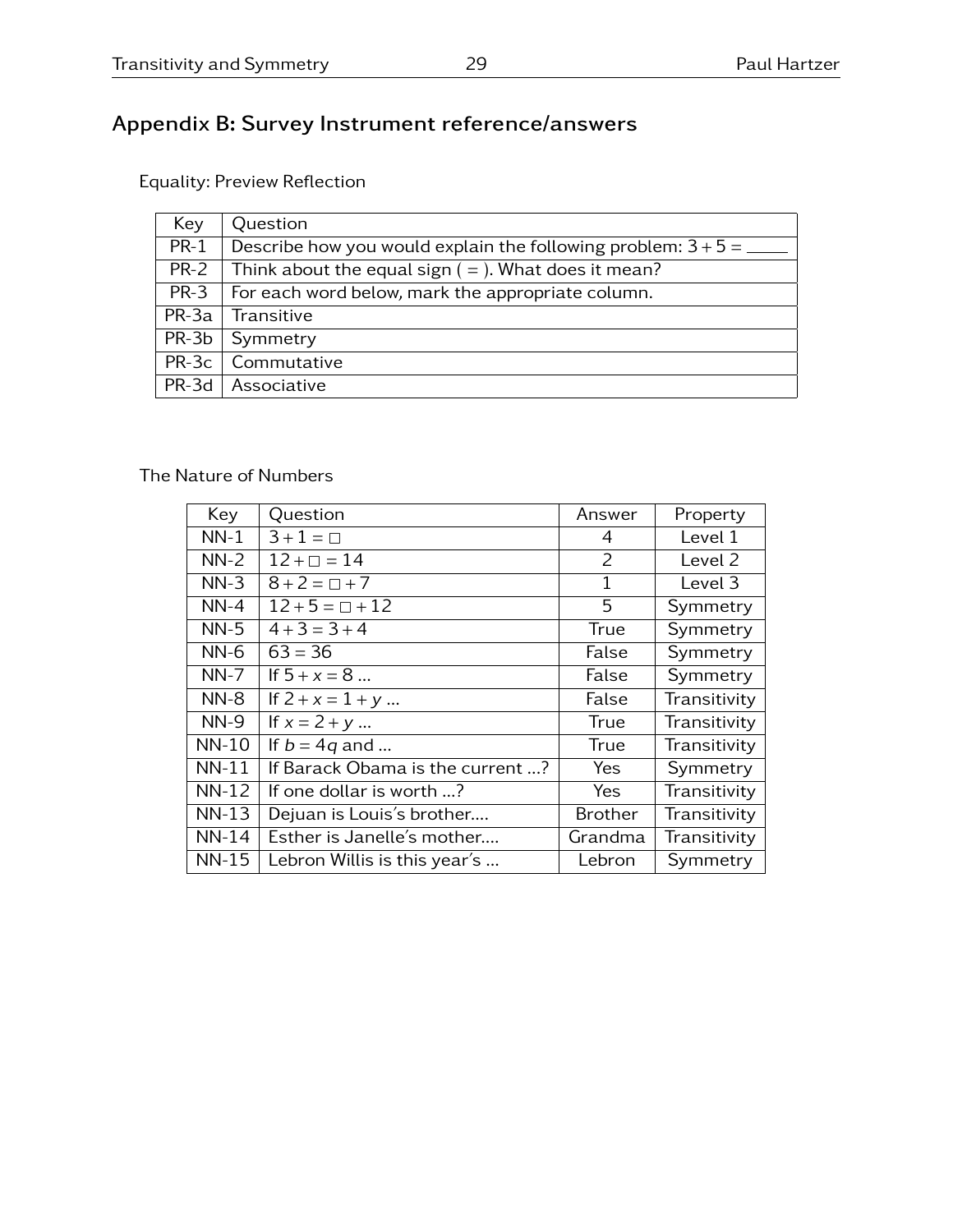# Appendix C: Initial Survey Design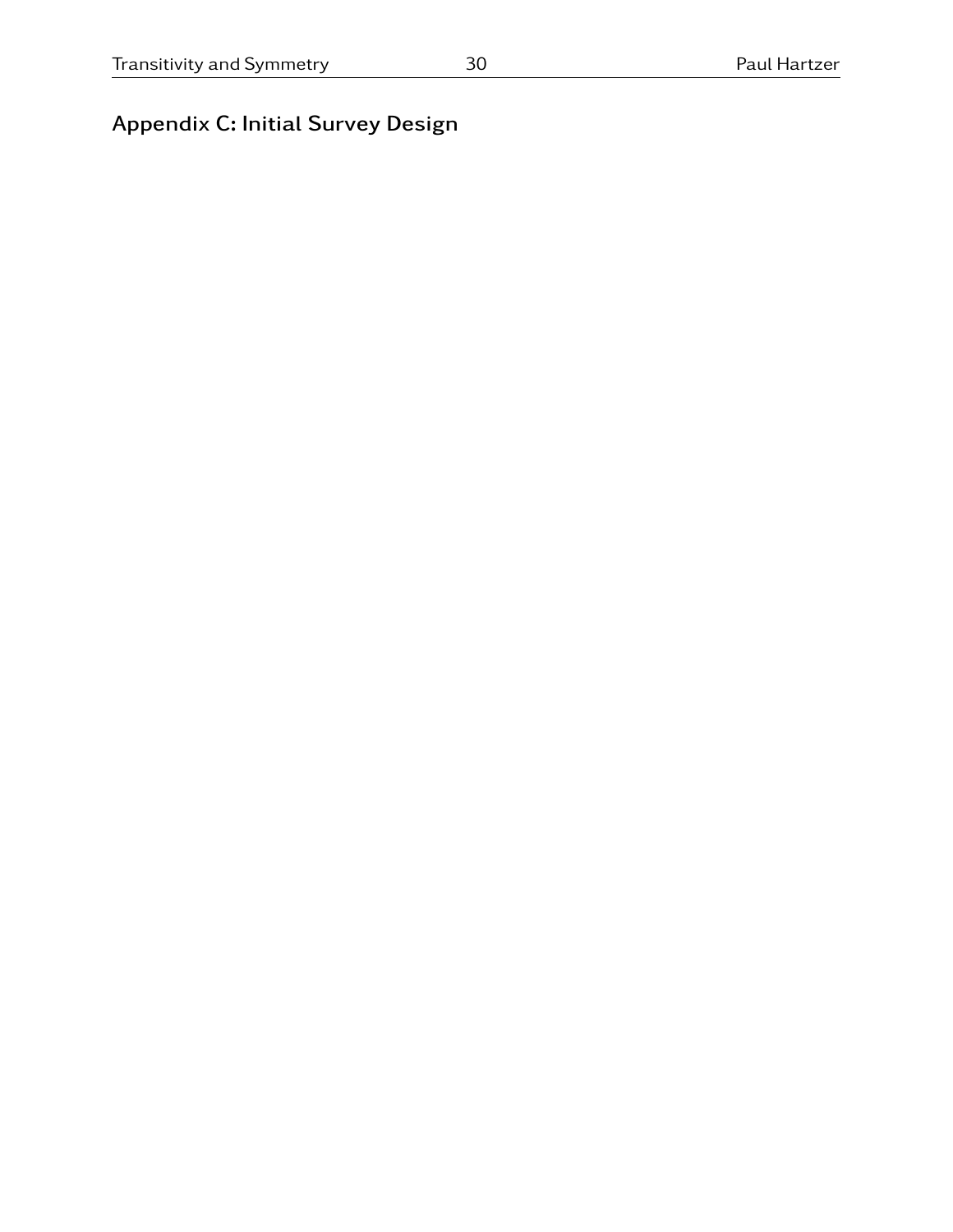Date\_\_\_\_\_\_\_\_\_\_\_\_\_\_\_\_\_\_\_\_\_\_\_\_\_

# **Project Design and Data Catalog**

## **PROJECT DESIGN**

State your research question(s).

The equality sign in mathematics indicates that the values represented by the expressions to either side of the sign are equivalent. An understanding of this notion is crucial to success in algebra. However, several studies (e.g., Oksuz 2001; Rittle-Johnson, Matthews, Taylor, McEldoon 2010) have shown that students entering high school are more inclined to think of the equality sign<br>Matthews, Taylor, We as an operator: In "3 + 5 = 8", for instance, the equality sign is seen as a trigger to add three and five (to get eight). There has been extensive study of questions of the form "3 + 5 = [ ] + 2", where students are generally inclined to insert eight rather than six in the blank. This study seeks to explore transitivity (if  $a = b$  and  $b = c$  then  $a = c$ ) and symmetry (if  $a = b$  then  $b = a$ ); the initial theory is that students who see the equality sign as a trigger for performing a calculation will likewise struggle with these concepts, even though they're foundational in arithmetic (Kieran 1981).

 The proposed study will rely on three basic instruments. I will begin by having students complete a three-question "Preview Reflection" on paper. Then I will have them complete a brief written problem set related to mathematical understanding of equality. From this pool of students, I will interview three or four students of varying levels of skill.

## **DATA CATALOG**

Please complete the following two tables about your data collection and analysis plans. Staple the most recent drafts of your instruments and any coding keys to this document.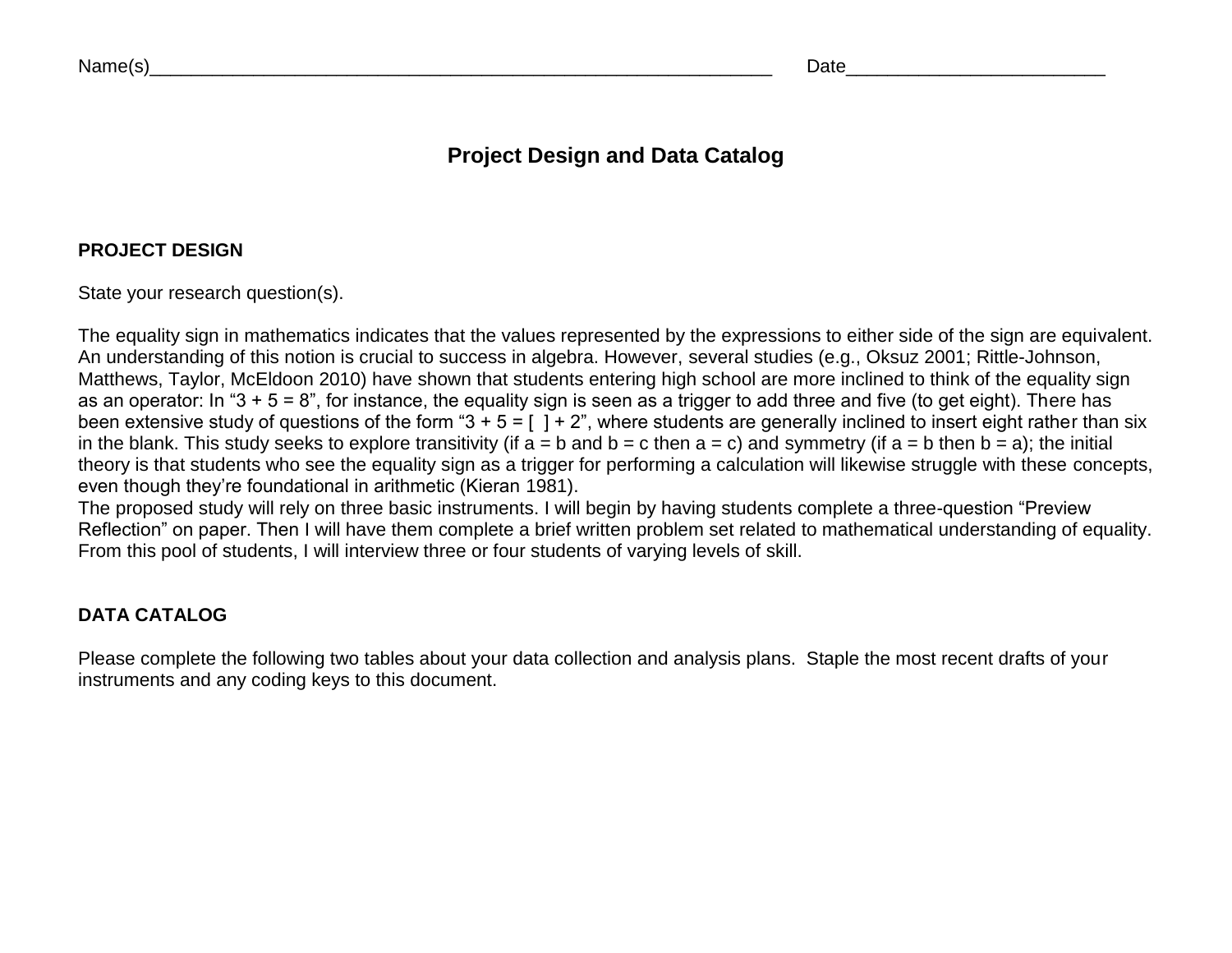Name(s)\_\_\_\_\_\_\_\_\_\_\_\_\_\_\_\_\_\_\_\_\_\_\_\_\_\_\_\_\_\_\_\_\_\_\_\_\_\_\_\_\_\_\_\_\_\_\_\_\_\_\_\_\_\_\_\_\_\_\_\_

Date\_\_\_\_\_\_\_\_\_\_\_\_\_\_\_\_\_\_\_\_\_\_\_\_\_

| Data Source (include<br>number of<br>participants)                                               | What you will learn from the data source?                                                                                                                                                                                                                                                                | Date(s) for data<br>collection                                        | Note any special<br>circumstances surrounding<br>data collection |
|--------------------------------------------------------------------------------------------------|----------------------------------------------------------------------------------------------------------------------------------------------------------------------------------------------------------------------------------------------------------------------------------------------------------|-----------------------------------------------------------------------|------------------------------------------------------------------|
| <b>Preview reflection</b><br>on equality (10-15<br>HS students)                                  | I will get an idea of basic understanding of equality<br>$\bullet$<br>prior to more focused questions. I will also test<br>awareness of key mathematical terms.                                                                                                                                          | A single date in<br>June                                              |                                                                  |
| 2. Written<br>assessment on<br>equality,<br>transitivity, and<br>symmetry (10-15<br>HS students) | I will identify current understanding of transitivity<br>$\bullet$<br>and symmetry in high school students.<br>Based on the results of this assessment, I will<br>$\bullet$<br>select 3 or 4 students for one-on-one interviews. I<br>will select a mix of low, medium, and high<br>performing students. | A single date in<br>June<br>(immediately)<br>following<br>reflection) |                                                                  |
| One-on-one<br>3.<br>interviews (3-4<br>students)                                                 | I will probe deeper on specific topics related to<br>$\bullet$<br>student understanding of the equality sign. I will<br>gain a better understanding of how student<br>understanding of equality shifts as they transition<br>from arithmetic to algebraic thinking.                                      | Several days in<br>June                                               |                                                                  |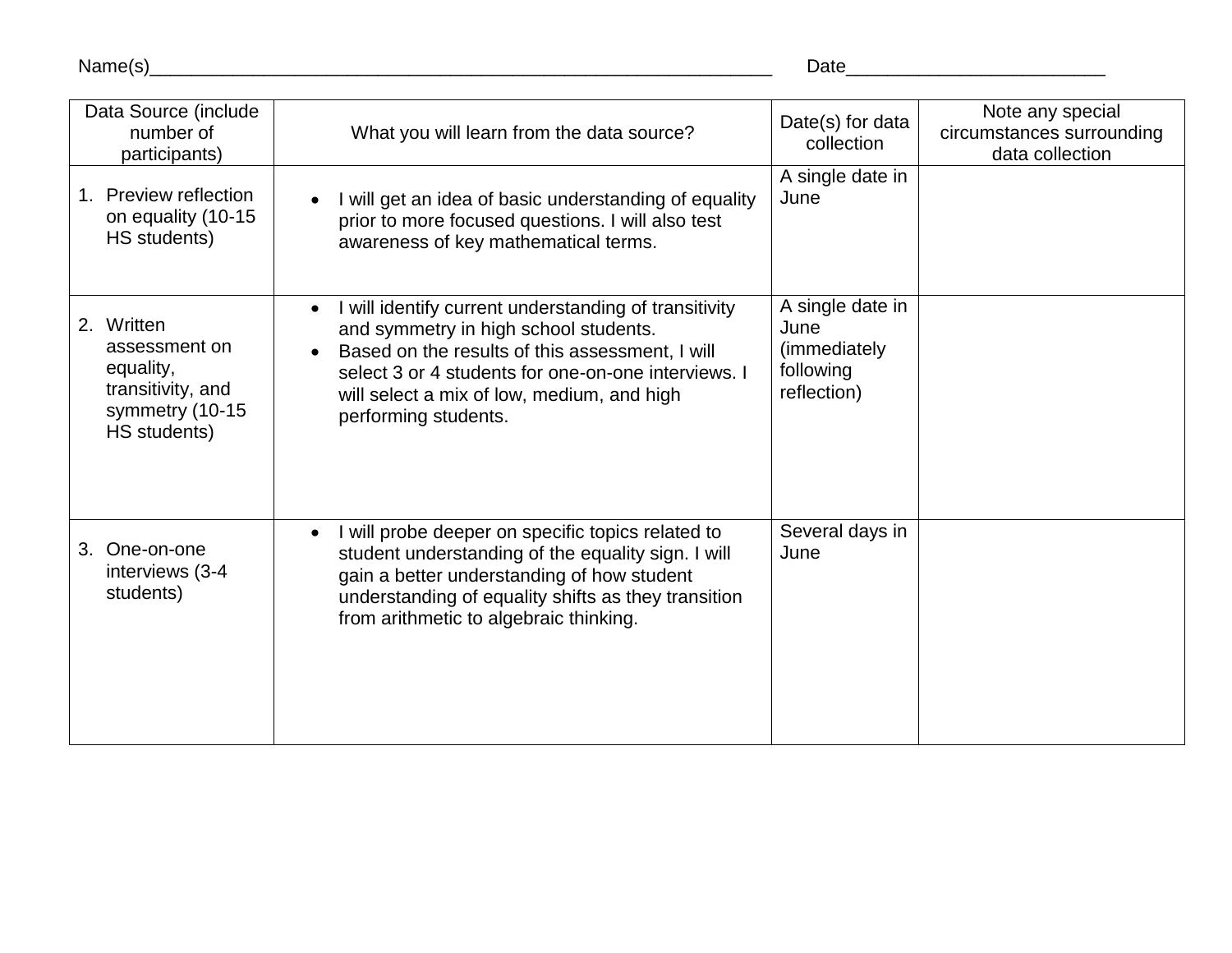| Name(s)                  | Date                                                                                                                                                                                                                                                                                               |  |  |  |  |
|--------------------------|----------------------------------------------------------------------------------------------------------------------------------------------------------------------------------------------------------------------------------------------------------------------------------------------------|--|--|--|--|
| Data Source              | Initial Plans for Data Analysis                                                                                                                                                                                                                                                                    |  |  |  |  |
| 1. Reflective<br>writing | • Code data based on specific concepts mentioned<br>Include a comparison in the coding to allow for pre vs post knowledge                                                                                                                                                                          |  |  |  |  |
| 2. Assessment            | • Code data based on correct responses<br>Select 4-6 students as potentials for interviewing one-on-one based on performance (low, med,<br>high)                                                                                                                                                   |  |  |  |  |
| Interviewing             | • Code data based on specific concepts mentioned<br>Interview notes will be tied to assessments, but otherwise no identifying information will be<br>recorded; only pseudonyms will be used in any notes<br>Note: These interviews cannot be recorded; coding will be based on interviewer's notes |  |  |  |  |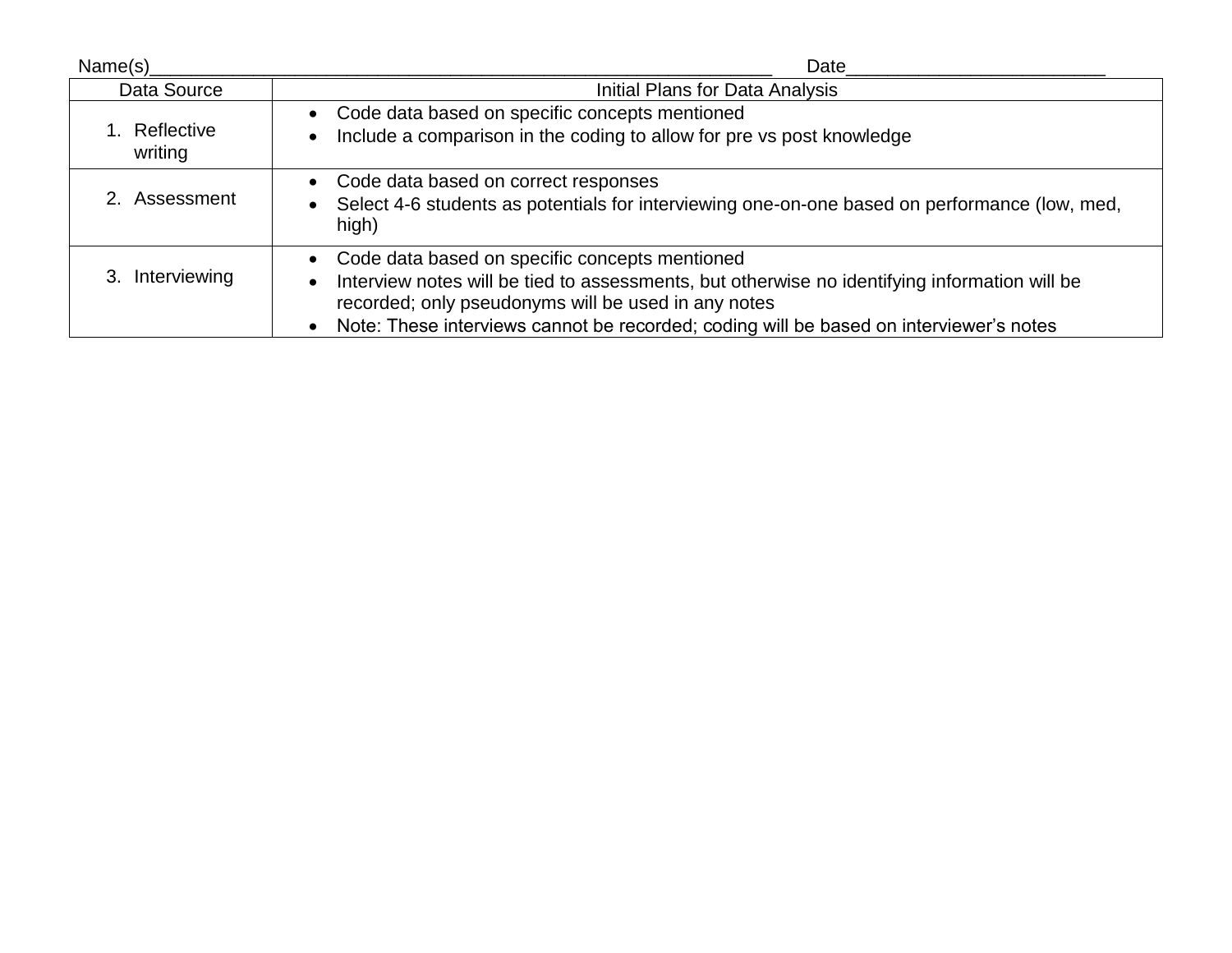# Appendix D: Respondent List

| Pseudonym      | Group                   | Race         | Age             | Grade           | Interview        |
|----------------|-------------------------|--------------|-----------------|-----------------|------------------|
| Abigail        | A                       | White        | 17              | 12              | 3                |
| Amy            | A                       | <b>Black</b> |                 | $\overline{10}$ | $\overline{1^*}$ |
| <b>Bettina</b> | A                       | White        | 15              | 9               | $\overline{3}$   |
| Chantel        | A                       | <b>Black</b> | 16              | 10              |                  |
| Daisy          | A                       | <b>Black</b> | $\overline{17}$ | 10              |                  |
| Ebony          | A                       | <b>Black</b> | 15              | 10              |                  |
| Felicity       | A                       | White        | $\overline{16}$ | $\overline{11}$ | $\overline{1}$   |
| Geri           | A                       | <b>Black</b> | $\overline{16}$ | 11              | $\overline{2}$   |
| Helen          | A                       | <b>Black</b> | $\overline{17}$ | 12              |                  |
| Isabella       | $\overline{\mathsf{A}}$ | <b>Black</b> | 15              | $\overline{10}$ |                  |
| Jackie         | A                       | <b>Black</b> | 15              | 9               | $\overline{2}$   |
| Kimberly       | A                       | <b>Black</b> | 16              | 10              |                  |
| Lilac          | A                       | <b>Black</b> | 16              | 10              | $\overline{2}$   |
| Mimi           | A                       | <b>Black</b> | $\overline{14}$ | $\overline{9}$  |                  |
| <b>Nikki</b>   | A                       | White        | 16              | $\overline{9}$  | $\overline{3}$   |
| Olivia         | B                       | <b>Black</b> | 14              | $\overline{9}$  |                  |
| Pamela         | B                       | <b>Black</b> | 13              | $\overline{7}$  |                  |
| Quinn          | B                       | <b>Black</b> | 13              | $\overline{7}$  |                  |
| Rachel         | B                       | <b>Black</b> | $\overline{13}$ | $\overline{7}$  |                  |
| Samantha       | B                       | <b>Black</b> | $\overline{17}$ | 11              |                  |
| Twilight       | B                       | <b>Black</b> | 14              | 9               |                  |
| Unity          | B                       | <b>Black</b> | $\overline{17}$ | $\overline{11}$ |                  |
| Valencia       | B                       | White        | 16              | 10              |                  |
| Wendy          | B                       | <b>Black</b> | 13              | 9               |                  |
| Xandra         | B                       | <b>Black</b> | $\overline{15}$ | $\overline{9}$  |                  |
| Yvonne         | B                       | <b>Black</b> | 16              | $\overline{10}$ |                  |
| Zinnia         | B                       | <b>Black</b> | 15              | 10              |                  |

\* Interview only (refused questionnaire)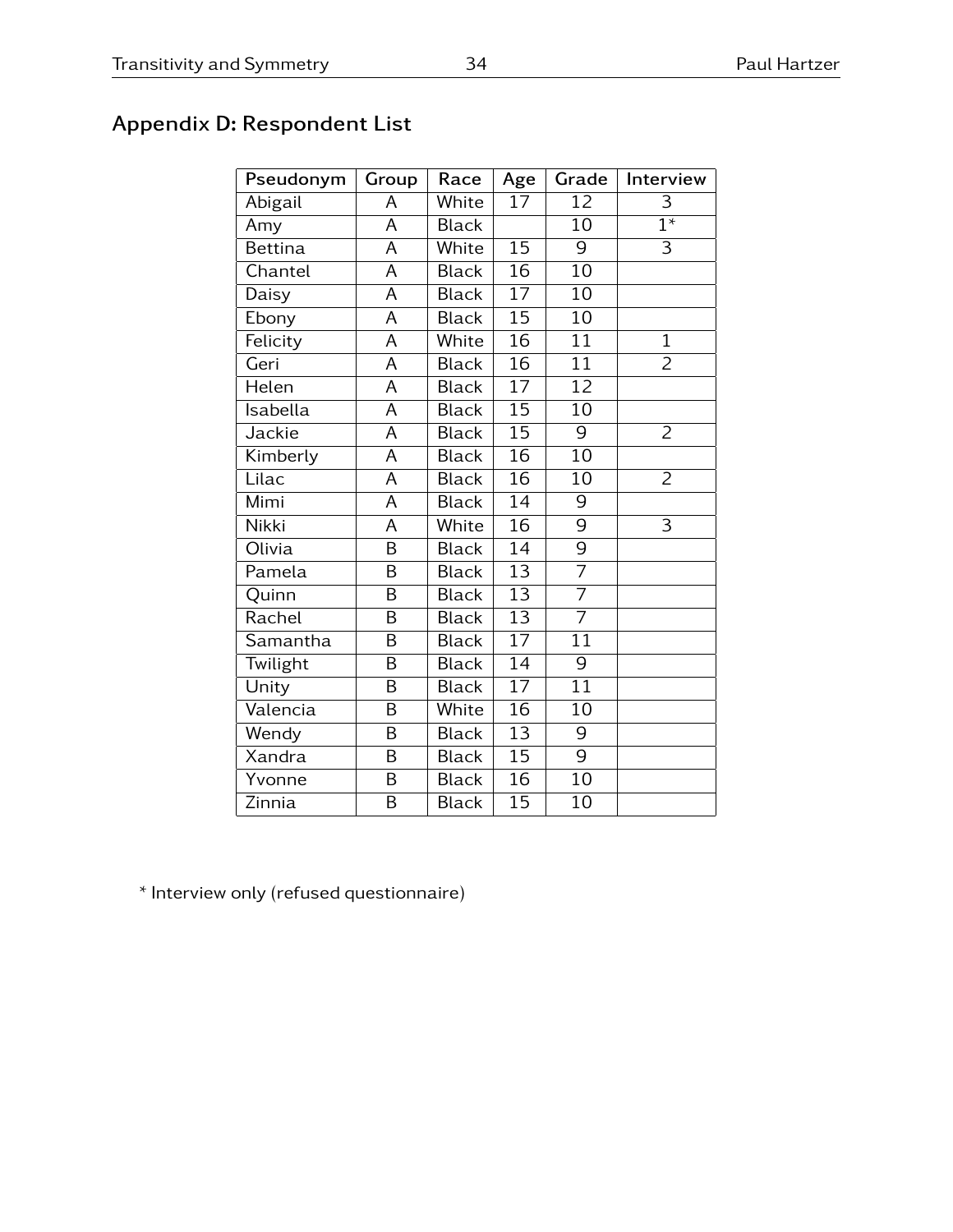# References

- Baroody, A. J., & Ginsburg, H. P. (1983). The effects of instruction on children's understanding of the "equals" sign. The Elementary School Journal, 84(2), 198–212.
- Common Core State Standards Initiative. (n.d.). Common core state standards for mathematics. Common Core State Standards Initiative.
- Falkner, K. P., Levi, L., & Carpenter, T. P. (1999). Children's understanding of equality: a foundation for algebra. Teaching Children Mathematics,  $6(4)$ , 232–236.
- Jones, I., Inglis, M., Gilmore, C., & Dowens, M. (2012). Substitution and sameness: two components of a relational conception of the equals sign. Journal of Experimental Child Psychology, 113, 166–176.
- Kieran, C. (1981). Concepts associates with the equality symbol. Educational Studies in Mathematics, 12(1), 317–326.
- Marcial, A., & Marcial, J. (2004). "put the one on top": a peek into third graders' understanding of place value.
- McNeil, N. M., Grandau, L., Knuth, E. J., Alibali, M. W., Stephens, A. C., Hattikudur, S., & Krill, D. E. (2006). Middle-school students' understanding of the equal sign: the books they read can't help. Cognition and Instruction, 24(3), 367–385.
- Molina, M., Castro, E., & Castro, E. (2009). Elementary students' understanding of the equal sign in number sentences. Electronic Journal of Research in Educational Psychology, 7(1), 341–368.
- Oksuz, C. (n.d.). Children's understanding of equality and the equal symbol. (Unpublished; downloaded from http://www.cimt.plymouth.ac.uk/journal/oksuz.pdf)